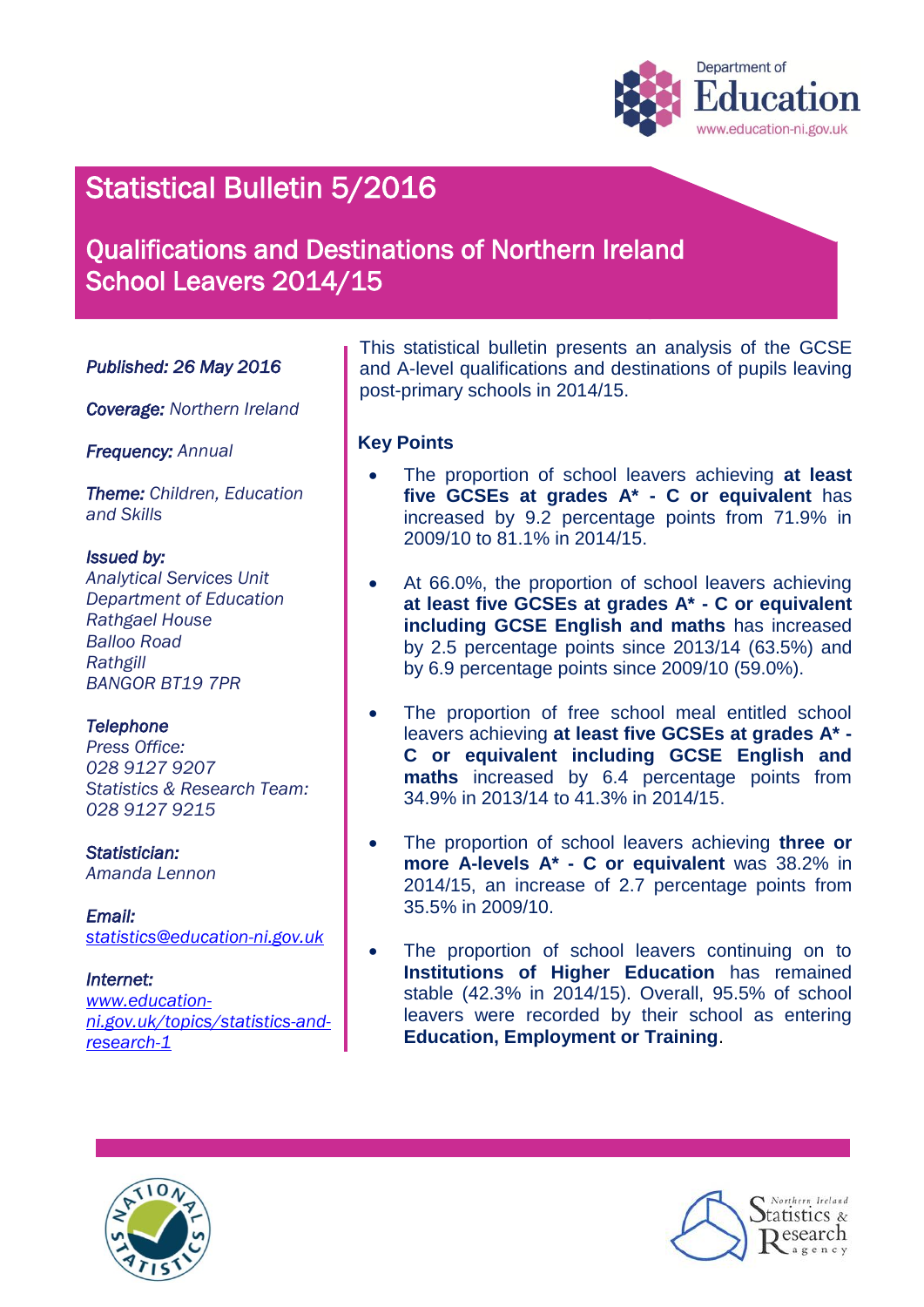| <b>Contents</b>         |                                                                                 |                     |  |  |  |  |
|-------------------------|---------------------------------------------------------------------------------|---------------------|--|--|--|--|
| <b>Section</b>          | <b>Title</b>                                                                    | Page                |  |  |  |  |
|                         |                                                                                 |                     |  |  |  |  |
|                         |                                                                                 |                     |  |  |  |  |
| $\mathbf 1$             | <b>Introduction</b><br><b>Qualifications</b>                                    | $\overline{4}$<br>6 |  |  |  |  |
| 1.1                     | 5+ GCSEs A*-C including equivalent qualifications                               | 6                   |  |  |  |  |
| 1.2                     | 5+ GCSEs A*-C and equivalent qualifications including GCSE                      | $\overline{7}$      |  |  |  |  |
|                         | <b>English and GCSE maths</b>                                                   |                     |  |  |  |  |
| 1.3                     | No GCSEs or equivalent qualifications                                           | 8                   |  |  |  |  |
| 1.4                     | A-levels and equivalent qualifications                                          | 9                   |  |  |  |  |
|                         |                                                                                 |                     |  |  |  |  |
| $\mathbf{2}$            | <b>Destinations</b>                                                             | 10                  |  |  |  |  |
| 3                       | <b>Notes to Readers</b>                                                         | 12                  |  |  |  |  |
|                         |                                                                                 |                     |  |  |  |  |
| $\overline{\mathbf{4}}$ | 2014/15 Tables                                                                  |                     |  |  |  |  |
| Table 1                 | Qualifications of school leavers by gender and school type                      | 15                  |  |  |  |  |
| Table 2                 | Highest qualification of school leavers by destination                          | 16                  |  |  |  |  |
| Table 3                 | Qualifications of school leavers by gender and religion of pupil                | 17                  |  |  |  |  |
| Table 4                 | Qualifications of school leavers by ethnic origin                               | 18                  |  |  |  |  |
| Table 5                 | Qualifications of school leavers by gender and free school                      | 19                  |  |  |  |  |
|                         | meal entitlement                                                                |                     |  |  |  |  |
| Table 6                 | Qualifications of school leavers by 2014 district council of pupil<br>residence | 20                  |  |  |  |  |
| Table 7                 | School leavers not entitled to free school meals achieving at                   | 21                  |  |  |  |  |
|                         | least 5 GCSEs A*-C inc. GCSE English and GCSE maths by                          |                     |  |  |  |  |
|                         | gender and religion of pupil                                                    |                     |  |  |  |  |
| Table 8                 | School leavers entitled to free school meals achieving at least                 | 21                  |  |  |  |  |
|                         | 5 GCSEs A*-C inc. GCSE English and GCSE maths by gender                         |                     |  |  |  |  |
|                         | and religion of pupil                                                           |                     |  |  |  |  |
| Table 9                 | School leavers achieving at least 5 GCSEs A*-C inc. GCSE                        | 21                  |  |  |  |  |
|                         | English and GCSE maths by gender and religion of pupil                          |                     |  |  |  |  |
| Table 10                | Qualifications of school leavers by special educational need<br>(SEN) status    | 22                  |  |  |  |  |
| Table 11                | Qualifications of school leavers 2009/10 to 2014/15                             | 23                  |  |  |  |  |
| Table 12                | Qualifications of male school leavers 2009/10 to 2014/15                        | 23                  |  |  |  |  |
| Table 13                | Qualifications of female school leavers 2009/10 to 2014/15                      | 23                  |  |  |  |  |
|                         |                                                                                 |                     |  |  |  |  |
| Table 14                | Destination of school leavers by school type and gender                         | 24                  |  |  |  |  |
| Table 15                | Destination of school leavers by gender and religion of pupil                   | 25                  |  |  |  |  |
| Table 16                | Destination of school leavers by ethnic origin                                  | 26                  |  |  |  |  |
| Table 17                | Destination of school leavers by free school meal entitlement                   | 27                  |  |  |  |  |
|                         | and gender                                                                      |                     |  |  |  |  |
| Table 18                | Destination of school leavers by special educational need                       | 28                  |  |  |  |  |
| Table 19                | (SEN) status                                                                    | 29                  |  |  |  |  |
|                         | Higher education destination by country of institution and                      |                     |  |  |  |  |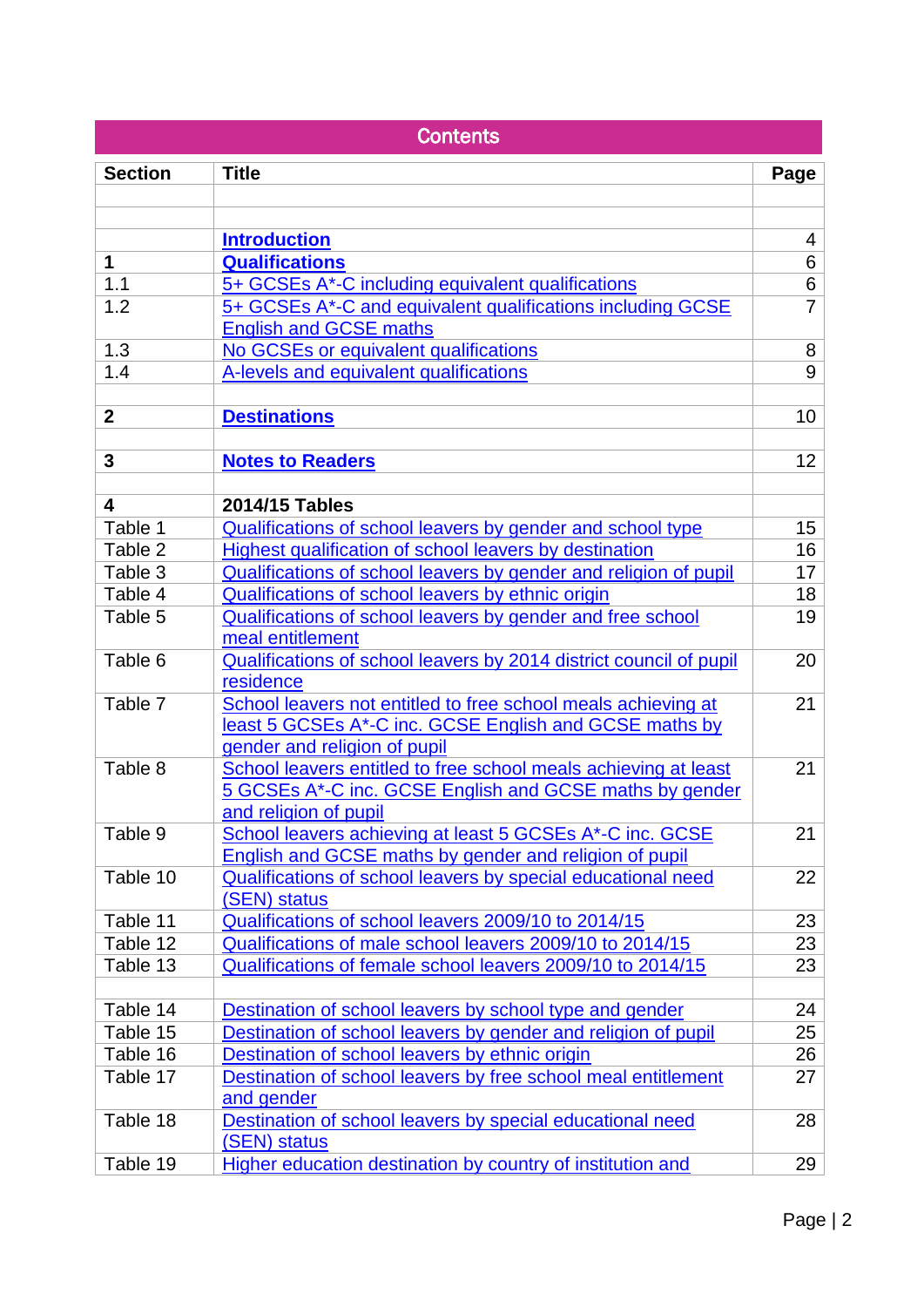| Appendix B | Destinations of school leavers by gender and school type   | 32 <sup>2</sup> |
|------------|------------------------------------------------------------|-----------------|
| Appendix A | Qualifications of school leavers by gender and school type | 31              |
| 5          | Appendices 2009/10                                         |                 |
|            |                                                            |                 |
| Table 23   | Destination of female school leavers 2009/10 to 2014/15    | 30 <sup>°</sup> |
| Table 22   | Destination of male school leavers 2009/10 to 2014/15      | 30 <sup>°</sup> |
| Table 21   | Destination of school leavers 2009/10 to 2014/15           | 30              |
|            | religion of pupil                                          |                 |
| Table 20   | Higher education destination by country of institution and | 29              |
|            | gender of pupil                                            |                 |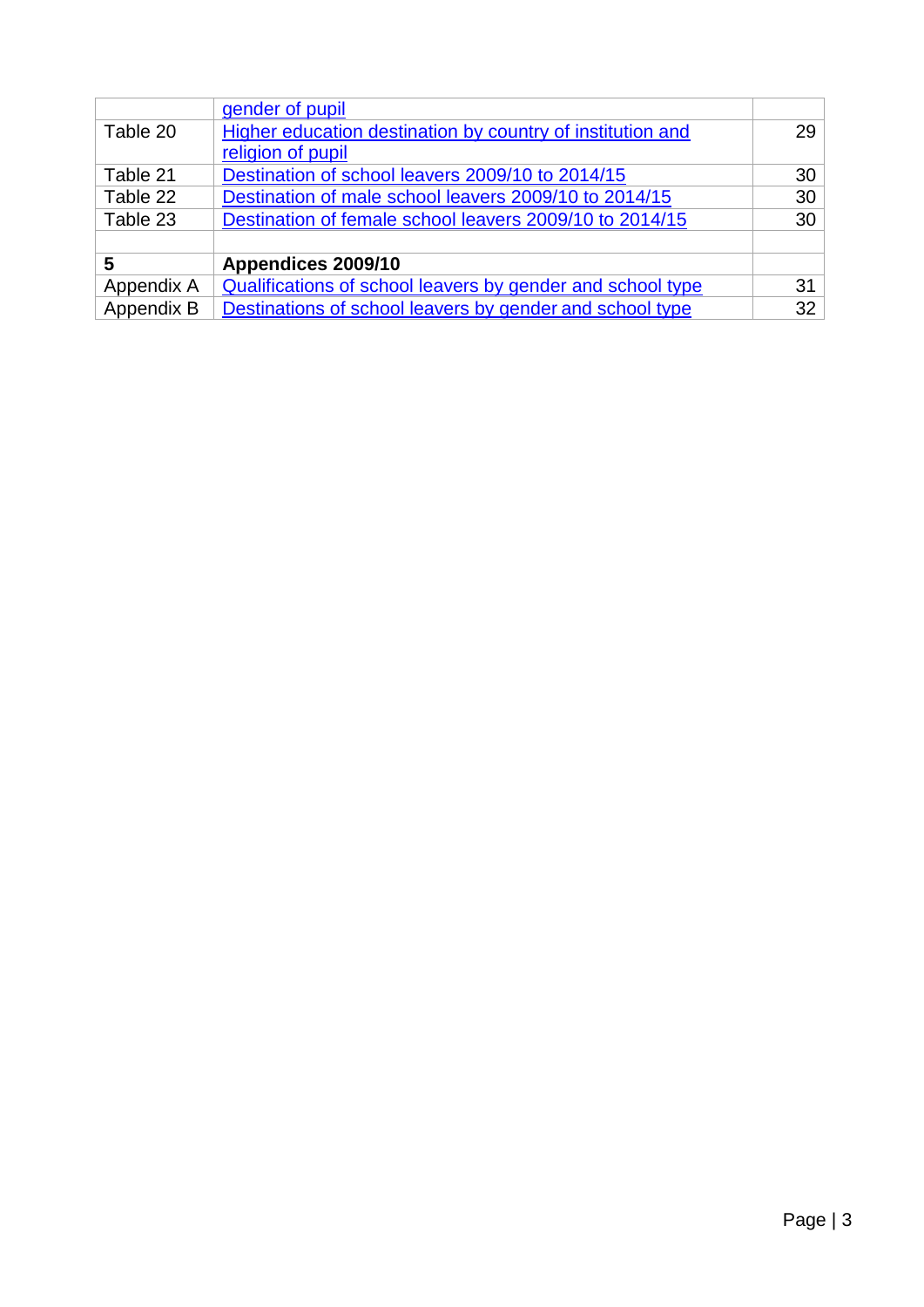# **Introduction**

## <span id="page-3-0"></span>**Uses of Qualification and Destination data**

The primary reason for this data collection exercise is to create a statistical base to inform a wide range of policy areas aimed at raising standards and tackling educational underachievement. Data collected throughout this process are used by policy teams within the Department of Education (DE) and by other users across the education service, most notably by the Education and Training Inspectorate and the new Education Authority (formerly the Education and Library Boards). The data are used to respond to Assembly questions and are included in the Department's accountability and performance management process. The data are also used in the development, implementation and monitoring of policies, in particular the Literacy and Numeracy strategy, school improvement programmes and relevant Departmental Milestones.

School leavers survey data are used to monitor the progress against two key commitments in Priority One of The Programme for Government (PfG) 2011-2015<sup>1</sup>. These are**:**

**Increase the overall proportion of young people who achieve at least 5 GCSEs at A\*-C or equivalent including GCSEs in maths and English by the time they leave school to 66% by 2014/15.**

**Current position:** In 2014/15 the percentage of school leavers achieving at least 5 GCSEs A\*-C including GCSEs in maths and English was **66.0%**

## **Increase the proportion of young people from disadvantaged backgrounds who achieve at least 5 GCSEs at A\*-C or equivalent including GCSEs in maths and English to 49% by 2014/15**

**Current position:** In 2014/15 the percentage of school leavers entitled to free school meals achieving at least 5 GCSEs A\*-C including GCSEs in maths and English was **41.3%.**

# **Background information**

<u>.</u>

#### **Year 12 pupils staying on at school**

There has been a change in the stage at which pupils are leaving school, with a greater proportion of school pupils staying on at school and entering Year 13. The proportion of pupils staying on into Year 13 has increased from 62.6% in 2009/10 to 69.8% in 2014/15 (Source: Annual School Census 2014). This is reflected in the change in the proportion of school leavers who were Year 12 pupils which has decreased from 36.4% of all leavers in 2009/10 to 30.2% in 2014/15.

 $1$  These commitments may change in the new Programme for Government which is currently under development.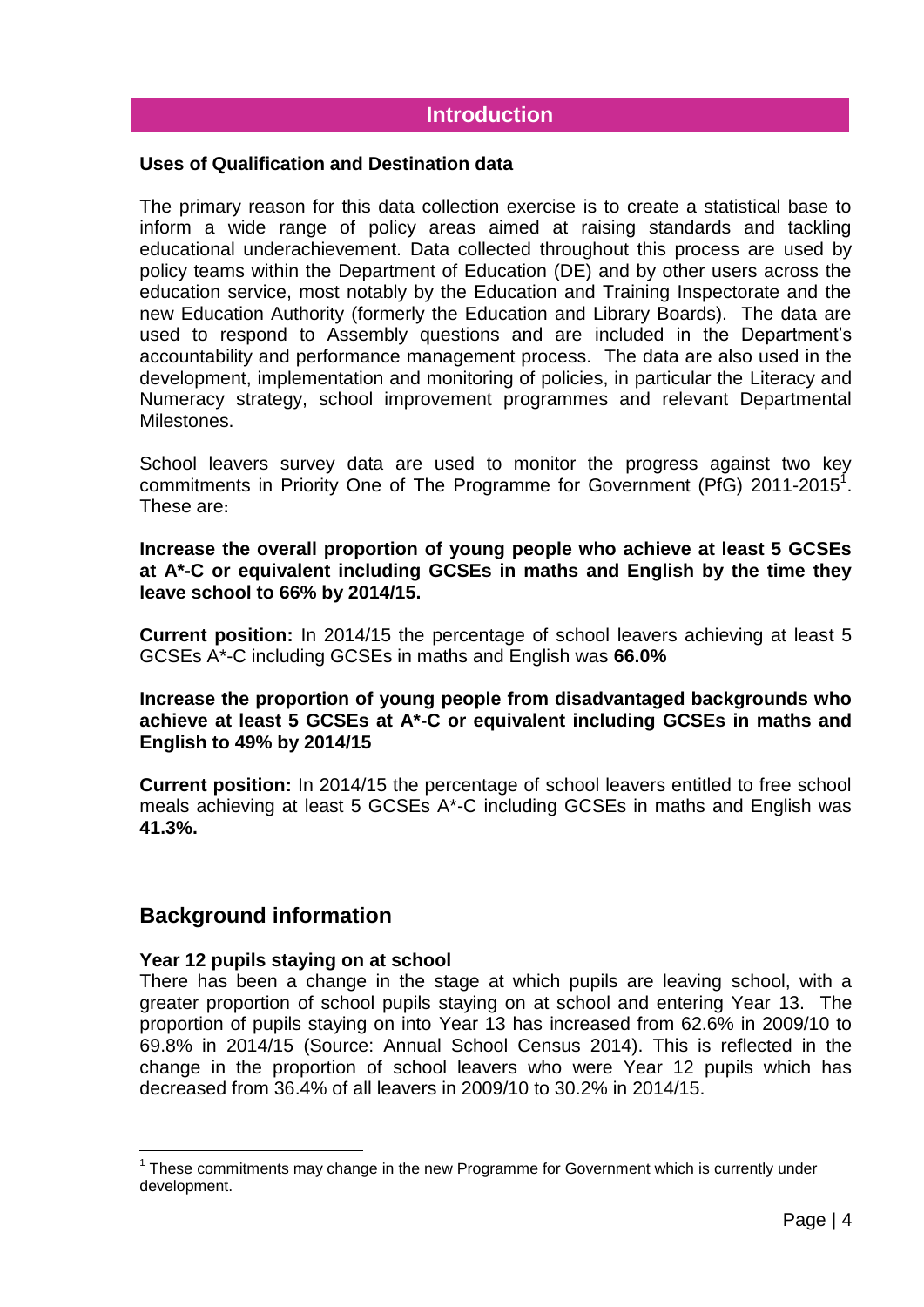## **Extension of Free School Meal eligibility criteria**

In 2013/14, there were 4,054 school leavers that were entitled to free schools meals, 17.9% of all school leavers. By 2014/15, this figure has increased to 5,310, 23.7% of school leavers. This increase in the proportion of school leavers with Free School Meal Entitlement (FSME) coincides with an extension of the eligibility for free school meals under the Working Tax Credit free school meal criterion. This was introduced on a phased basis with Nursery, Foundation Stage and Key Stage 1 pupils eligible from September 2010 and Key Stage 2 pupils eligible from September 2011. It was extended to post-primary pupils from September 2014.

## **Other information**

1

Information reported in this bulletin may reflect outcomes associated with the continuation of a range of programmes specifically targeting the literacy and numeracy of young people in those schools serving the most disadvantaged pupils<sup>2</sup>.

Statistics relating to school numbers and enrolments can be found on the Statistics and research section of the DE [website](http://www.education-ni.gov.uk/index/facts-and-figures-new/education-statistics/32_statistics_and_research-numbersofschoolsandpupils_pg.htm)<sup>3</sup>.

<sup>&</sup>lt;sup>2</sup> http://www.etini.gov.uk/index/surveys-evaluations/surveys-evaluations-primary/surveys-evaluationsprimary-2015/an-evaluation-of-the-implementation-of-the-delivering-social-change-improving-literacyand-numeracy-signature-programme.htm<br>3 https://www.education.pi.gov.uk/topics/

https://www.education-ni.gov.uk/topics/statistics-and-research/statistics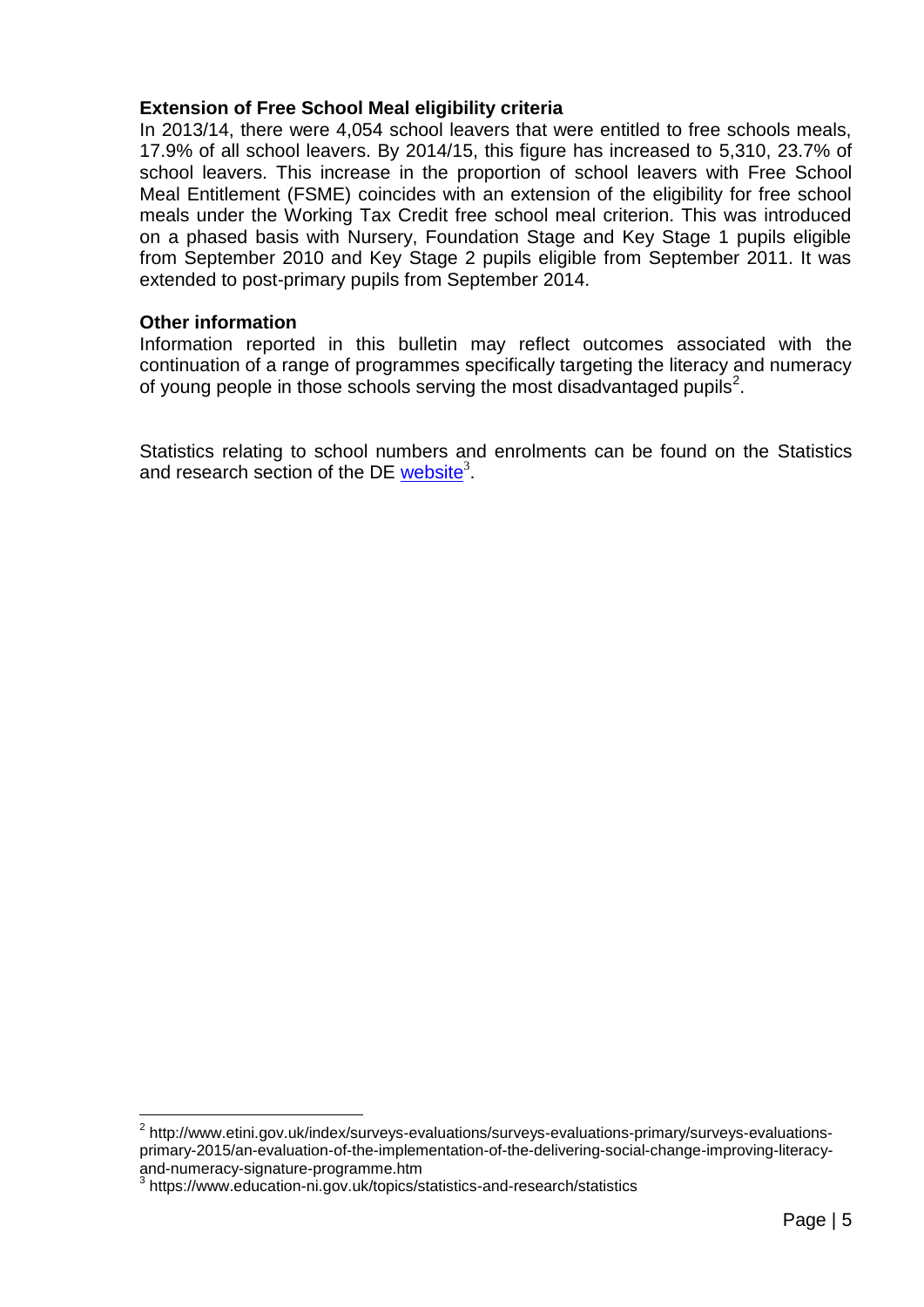# <span id="page-5-0"></span>**1.1 5+ GCSEs A\*-C including equivalent qualifications**

- The proportion of school leavers achieving at least five GCSEs at grades A<sup>\*</sup> C or equivalent has increased by 9.2 percentage points from 71.9% in 2009/10 to 81.1% in 2014/15 [\(Table 11,](#page-22-0) [Figure 1\)](#page-5-1).
- As in previous years, the proportion of girls leaving school with at least five GCSEs or equivalent at grades A\* - C remains higher than the proportion of boys; 85.4% of girls leaving school in 2014/15 achieved this standard compared with 76.9% of boys [\(Table](#page-13-0)  [1,](#page-13-0) [Table 12,](#page-22-1) [Table 13](#page-22-2) & [Figure 1\)](#page-5-1).

<span id="page-5-1"></span>

- The proportion of pupils leaving non-grammar schools who achieved at least five GCSEs at grades A\* - C or equivalent has increased by 14.4 percentage points from 54.9% in 2009/10 to 69.3% in 2014/15. The corresponding proportions for grammar schools were 97.0% and 98.0%, a 1.0 percentage point increase [\(Table 1,](#page-13-0) [Appendix A](#page-30-0) & [Figure 1\)](#page-5-1).
- The proportion of pupils with a special educational need (SEN) stage 5 who achieved at least five GCSEs at grades A\* - C or equivalent was 38.9% compared with 86.4% for those pupils without a SEN. 63.5% of pupils who were recorded as having a SEN stage 1-4 achieved this standard [\(Table 10\)](#page-21-0).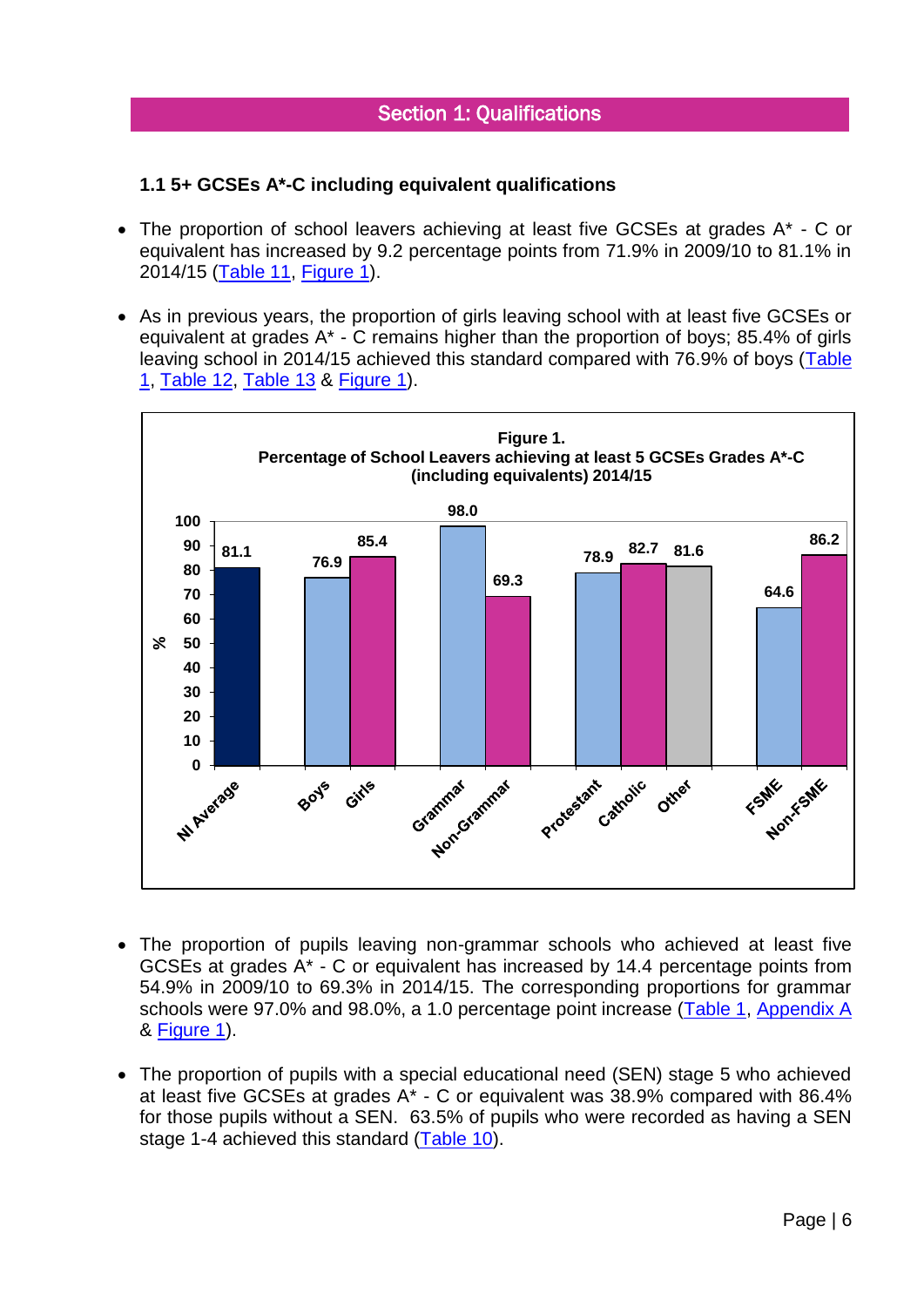## <span id="page-6-0"></span>**1.2 5+ GCSEs A\*-C and equivalent qualifications including GCSE English and GCSE maths**

- At 66.0%, the proportion of school leavers achieving at least five GCSEs at grades A\* - C or equivalent including GCSE English and maths has increased by 2.5 percentage points since 2013/14 (63.5%) and by 6.9 percentage points since 2009/10 (59.0%) [\(Table 11](#page-22-0), [Figure 2\)](#page-7-1).
- $\bullet$  The proportion of free school meal entitled<sup>4</sup> school leavers achieving at least five GCSEs at grades A\* - C or equivalent including GCSE English and maths increased by 6.4 percentage points from 34.9% in 2013/14 to 41.3% in 2014/15 [\(Table 5,](#page-18-0) [Figure](#page-7-1)   $(2)$  $(2)$  $(2)$ .
- There is a 15.1 percentage point gap between the proportion of pupils achieving at least five GCSEs at grades A\* - C or equivalent including GCSE English and maths (66.0%) and the proportion of pupils achieving at least five GCSEs at grades A\* - C or equivalent (81.1%) [\(Table 1](#page-13-0)).
- Over two-thirds (70.5%) of girls achieved at least five GCSEs at grades A\* C or equivalent including GCSE English and maths compared with 61.6% of boys, a difference of 8.9 percentage points [\(Table 1,](#page-13-0) [Table 9](#page-20-2) & [Figure 2\)](#page-7-1).
- In 2014/15, 95.6% of grammar school leavers left with at least five GCSEs at grades A\* - C or equivalent including GCSE English and maths, while 98.0% left with at least five GCSEs at grades A\* - C or equivalent, a difference of 2.4 percentage points. The corresponding proportions for non-grammar school leavers were 45.3% and 69.3% respectively, a difference of 24.0 percentage points [\(Table 1](#page-13-0) & [Figure 2\)](#page-7-1).
- Again, looking at the difference between these two indicators, 66.4% of Catholic school leavers left with at least five GCSEs at grades A\* - C or equivalent including GCSE English and maths, while 82.7% left with at least five GCSEs at grades A\* - C or equivalent, a difference of 16.3 percentage points. The corresponding proportions for Protestant school leavers were 65.2% and 78.9% respectively, a difference of 13.7 percentage points [\(Table 3,](#page-16-0) [Table 9](#page-20-2) & [Figure 2\)](#page-7-1).

<sup>&</sup>lt;u>.</u>  $4$  The increase in the number of FSME pupils coincides with an extension of the eligibility for free school meals under the Working Tax Credit free school meal criterion which was extended to post-primary pupils from September 2014.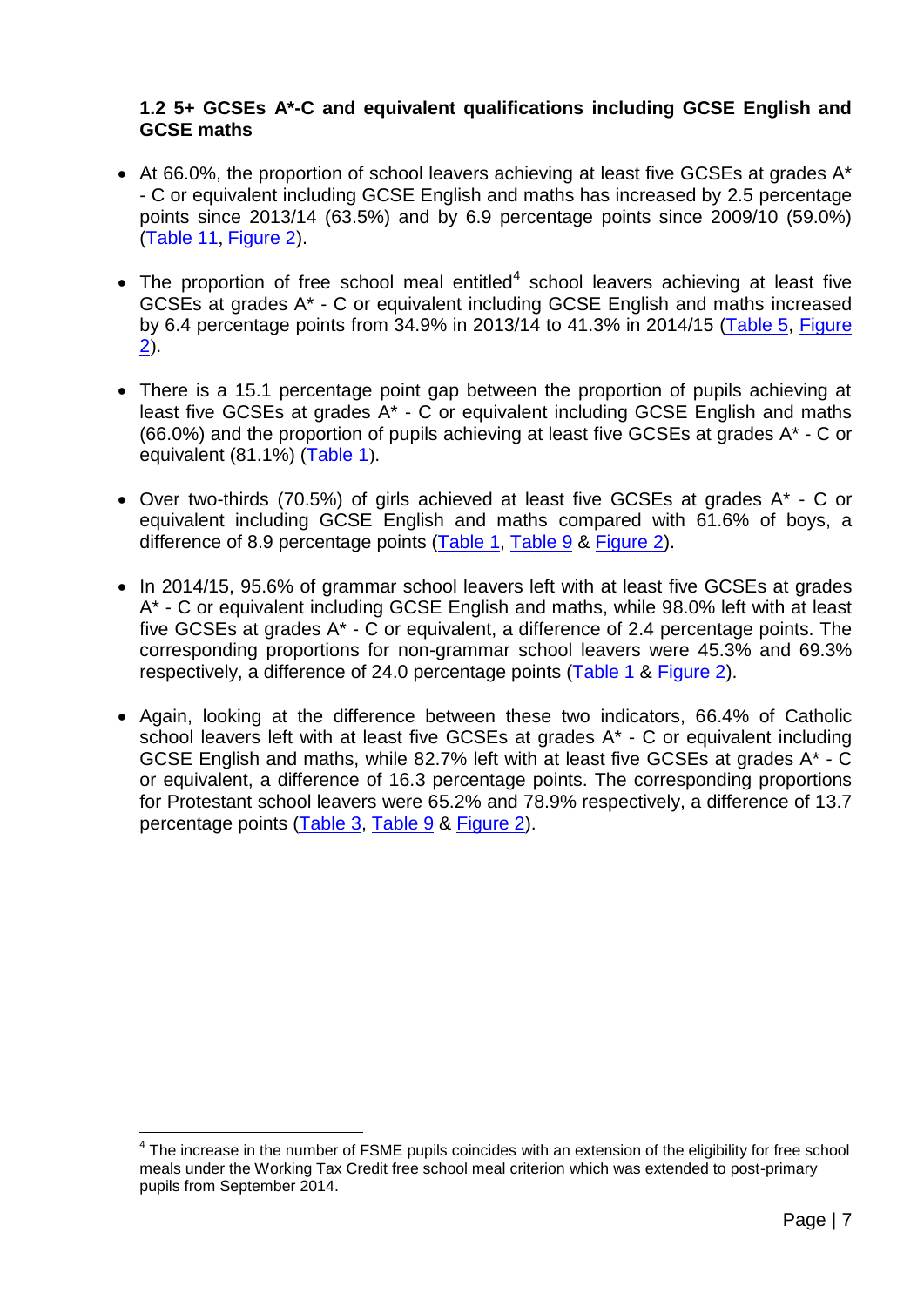<span id="page-7-1"></span>

- $\bullet$  In 2014/15, 26.7% (213) of Protestant boys entitled to free school meals<sup>5</sup> achieved at least five GCSEs at grades A\* - C or equivalent including GCSE English and maths compared with 39.9% (672) of Catholic boys entitled to free school meals. Similarly, Catholic girls entitled to free school meals (49.6%, 826) outperformed Protestant girls entitled to free school meals (40.3%, 296) in achieving at least five GCSEs at grades A\* - C or equivalent including GCSE English and maths [\(Table 8\)](#page-20-1).
- Geographically the data can be analysed in terms of the school leaver's place of residence [\(Table 6\)](#page-19-0). Analysis conducted using the 2014 District Council (DC) boundaries showed a 13.4 percentage point difference between the lowest achieving DC which was Belfast (60.2%) and the highest achieving DC which was Lisburn and Castlereagh (73.6%) when comparing those leavers achieving at least 5 GCSEs A\*-C or equivalent including GCSE English and maths.

# <span id="page-7-0"></span>**1.3 No GCSEs or equivalent qualifications**

- Slightly more boys (66) left school in 2014/15 with no GCSEs than girls (56), equating to 0.6% and 0.5% respectively [\(Table 1,](#page-13-0) [Table 12](#page-22-1) & [Table 13\)](#page-22-2).
- When free school meal entitlement is considered, 1.2% (66) of those entitled to free school meals<sup>5</sup> leave without any GCSEs compared with  $0.3\%$  (56) of school leavers who are not entitled to free school meals [\(Table 5\)](#page-18-0).

<sup>&</sup>lt;u>.</u> <sup>5</sup> The increase in the number of FSME pupils coincides with an extension of the eligibility for free school meals under the Working Tax Credit free school meal criterion which was extended to post-primary pupils from September 2014.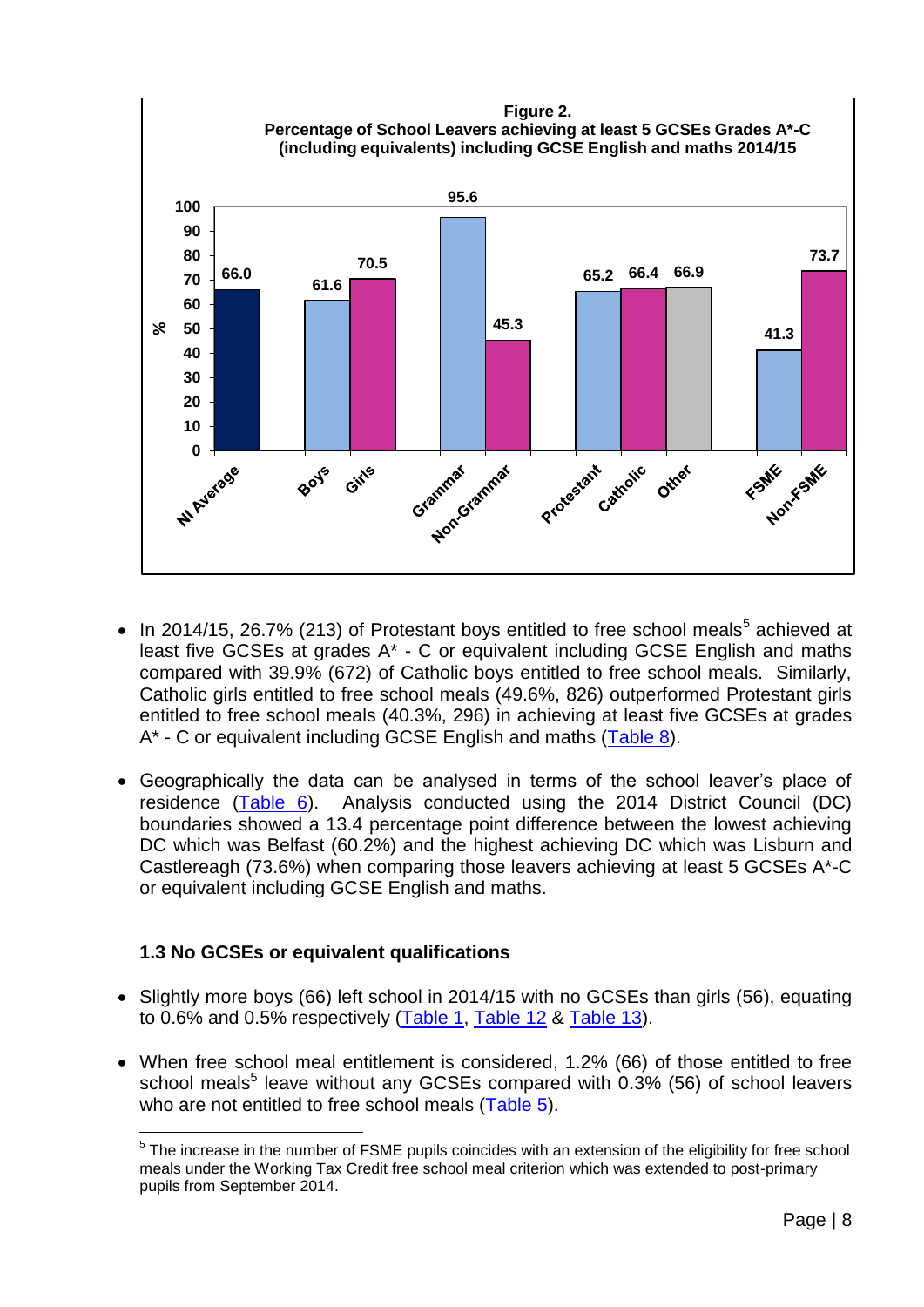# <span id="page-8-0"></span>**1.4 A-levels and equivalent qualifications**

- The proportion of school leavers achieving three or more A-levels A\*-C or equivalent was 38.2% in 2014/15, an increase of 2.7 percentage points from 35.5% in 2009/10 [\(Table 1,](#page-13-0) [Table 11\)](#page-22-0).
- The proportion of school leavers achieving two or more A-levels A\*-E or equivalent was 57.7% in 2014/15, an increase of 5 percentage points from 52.7% in 2009/10 [\(Table 1,](#page-13-0) [Table 11](#page-22-0) & [Figure 3\)](#page-8-1).
- Girls continue to outperform boys in terms of qualifications achieved. In 2014/15, 45.7% of girls achieved at least three A-levels A\*-C or equivalent on leaving school compared with 31.1% of boys, and 66.2% of girls achieved two or more A-levels A\*-E or equivalent in 2014/15 compared with 49.5% of boys [\(Table 1,](#page-13-0) [Table 12](#page-22-1) & [Table 13,](#page-22-2) [Figure 3\)](#page-8-1).

<span id="page-8-1"></span>

- The proportion of grammar school leavers achieving at least two A-levels A\*-E or equivalent has decreased from 85.3% in 2009/10 to 83.6% in 2014/15, with 88.8% of grammar school girls now leaving school with two or more A-levels or equivalent compared with 78.3% of grammar school boys. The corresponding proportions achieving at least two A-levels or equivalent in non-grammar schools were 49.5% for girls, 30.4% for boys and 39.6% overall, an increase of 9.0 percentage points since 2009/10 when it was 30.6% [\(Table 1,](#page-13-0) [Appendix A,](#page-30-0) [Figure 3\)](#page-8-1).
- When religion of pupil is considered, 61.0% of Catholic school leavers achieved two or more A-levels or equivalent compared with 54.0% of Protestant school leavers [\(Table](#page-16-0)  [3,](#page-16-0) [Figure 3\)](#page-8-1).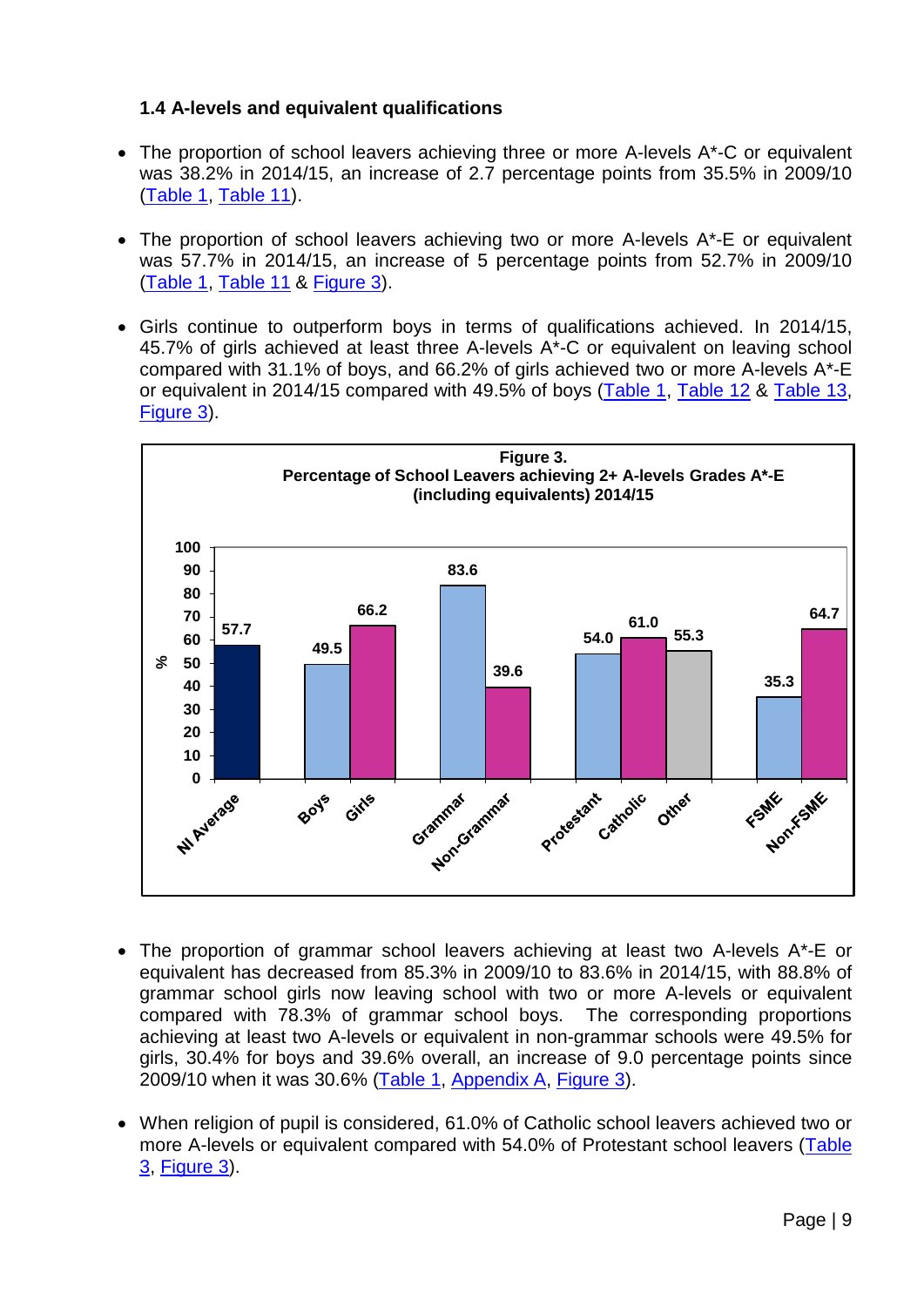The proportion of pupils achieving at least two A-levels or equivalent was higher for those school leavers who were not entitled to free school meals (Non-FSME), 64.7% compared with 35.3% of school leavers entitled to free school meals<sup>6</sup> (FSME) (Table [5,](#page-18-0) [Figure 3\)](#page-8-1).

# Section 2: Destinations

<span id="page-9-0"></span>The main destination of the school leaver is reported by the pupil and recorded by the school.

<span id="page-9-1"></span>

- In total, 42.3% of pupils leaving school in 2014/15 entered Higher Education Institutions (HEIs). At 50.2%, the proportion of girls continuing on to HEIs is higher than that for boys (34.7%) [\(Table 14,](#page-23-0) [Figure 4\)](#page-9-1).
- When religion of pupil is considered, 39.0% of Protestant school leavers enter Institutions of Higher Education compared with 45.4% of Catholic school leavers [\(Table 15\)](#page-24-0).
- Analysis by location of HEI showed a greater proportion of boys (67.8%) than girls (65.5%) entered Northern Ireland Higher Education Institutions [\(Table 19\)](#page-28-0). In addition, Catholic school leavers (73.8%) are more likely to enter Northern Ireland Higher Education Institutions than Protestant school leavers (60.5%) [\(Table 20\)](#page-28-1).
- The proportion of school leavers continuing on to Institutions of Higher Education has remained stable (42.3% in 2014/15). In contrast, the proportion continuing on to Institutions of Further Education increased by 1.9 percentage points from 33.1% in 2009/10 to 35.0% in 2014/15 [\(Table 21\)](#page-29-0).

<u>.</u>

 $6$  The increase in the number of FSME pupils coincides with an extension of the eligibility for free school meals under the Working Tax Credit free school meal criterion which was extended to post-primary pupils from September 2014.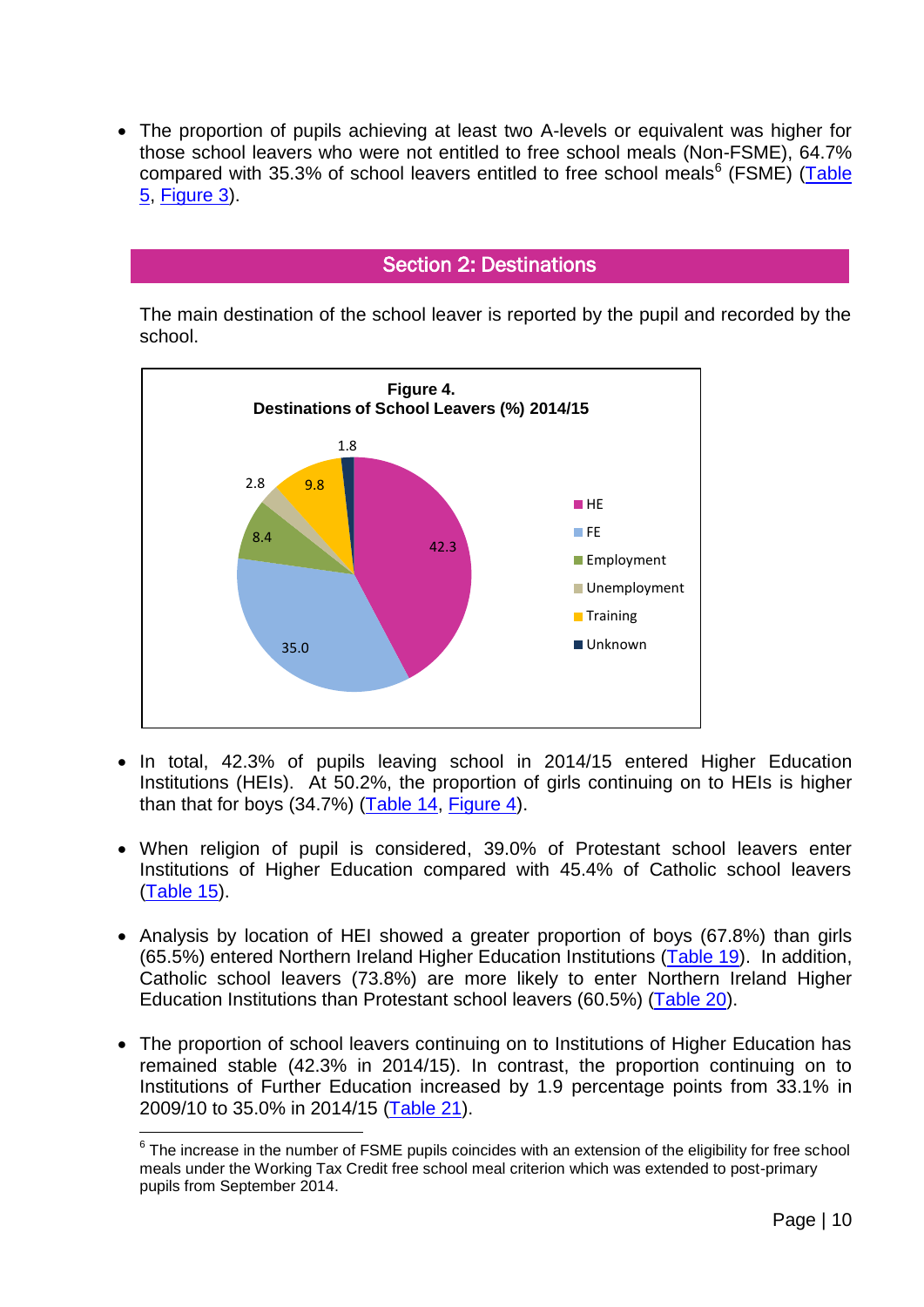- In 2014/15, school leavers not entitled to free school meals were more likely to continue their education with 81.1% entering institutions of Higher or Further Education compared with 65.3% of leavers who were entitled to free school meals<sup>7</sup> [\(Table](#page-26-0) 17).
- At 13.5% the proportion of boys entering Training is more than double that of girls (5.9%) [\(Table 14\)](#page-23-0).
- Overall, 95.5% of 2014/15 school leavers were recorded by their school as entering Education, Employment or Training. When school type is considered, 97.6% of grammar school leavers and 94.0% of non-grammar school leavers were recorded as having these destinations [\(Table 14\)](#page-23-0).

<u>.</u>

 $7$  The increase in the number of FSME pupils coincides with an extension of the eligibility for free school meals under the Working Tax Credit free school meal criterion which was extended to post-primary pupils from September 2014.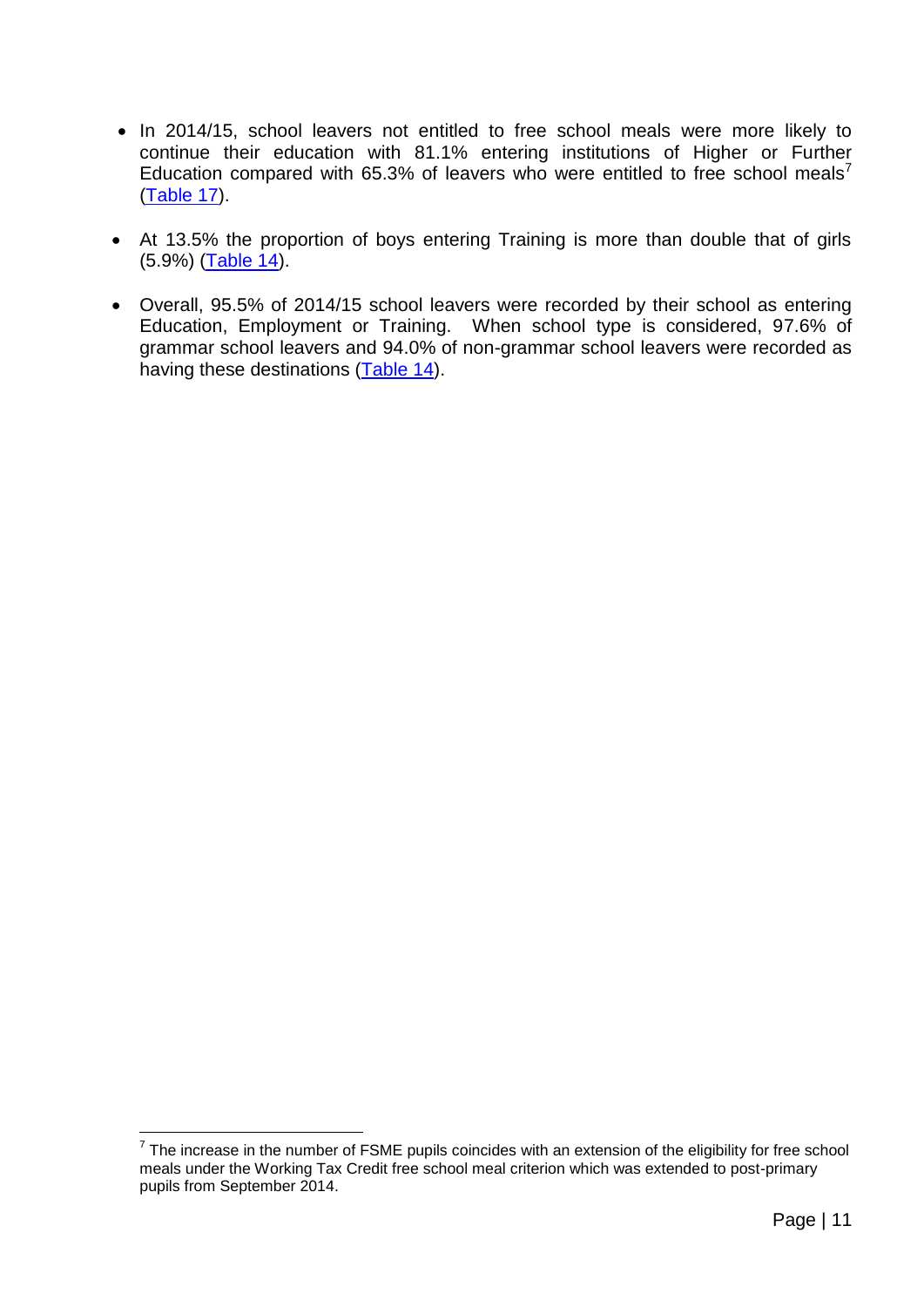# Notes to Readers

#### <span id="page-11-0"></span>**National Statistics**

1. National Statistics status means that official statistics meet the highest standards of trustworthiness, quality and public value.

All official statistics should comply with all aspects of the Code of Practice for Official Statistics. They are awarded National Statistics status following an assessment by the Authority's regulatory arm. The Authority considers whether the statistics meet the highest standards of Code compliance, including the value they add to public decisions and debate.

It is a producer's responsibility to maintain compliance with the standards expected of National Statistics. If we become concerned about whether these statistics are still meeting the appropriate standards, we will discuss any concerns with the Authority promptly. National Statistics status can be removed at any point when the highest standards are not maintained, and reinstated when standards are restored.

2. For general enquiries about National Statistics, contact the National Statistics Public Enquiry Service on 0845 601 3034

minicom: 01633 812399 E-mail: [info@statistics.gov.uk](mailto:info@statistics.gov.uk) Fax: 01633 652747

Letters: Customer Contact Centre, Office for National Statistics, Rm 1.101, Government Buildings, Cardiff Road, Newport, NP10 8XG

3. You can also find National Statistics on the [Internet](http://www.statistics.gov.uk/)<sup>8</sup>

#### **School Leavers' Survey**

- 4. For more detail about the collection of school leavers statistics click [here](https://www.education-ni.gov.uk/publications/school-leavers-data-collection-and-validation)<sup>9</sup>. Special analysis of the school leavers' survey can be produced on request.
- 5. Information presenting qualifications and destinations of school leavers in Wales, England, Scotland and the Republic of Ireland is not reported as policy differences between the regions make direct comparisons difficult. Figures relating to these regions can be accessed at the links below:

*Wales:* [http://wales.gov.uk/statistics-and](http://wales.gov.uk/statistics-and-research/?topic=Education+and+skills&lang=en#/statistics-and-research/?topics=Education+and+skills&subtopics=Qualifications&view=Search+results&lang=en)[research/?topic=Education+and+skills&lang=en#/statistics-and](http://wales.gov.uk/statistics-and-research/?topic=Education+and+skills&lang=en#/statistics-and-research/?topics=Education+and+skills&subtopics=Qualifications&view=Search+results&lang=en)[research/?topics=Education+and+skills&subtopics=Qualifications&view=Searc](http://wales.gov.uk/statistics-and-research/?topic=Education+and+skills&lang=en#/statistics-and-research/?topics=Education+and+skills&subtopics=Qualifications&view=Search+results&lang=en) [h+results&lang=en](http://wales.gov.uk/statistics-and-research/?topic=Education+and+skills&lang=en#/statistics-and-research/?topics=Education+and+skills&subtopics=Qualifications&view=Search+results&lang=en)

<u>.</u>

<sup>&</sup>lt;sup>8</sup> http://www.statistics.gov.uk

<sup>&</sup>lt;sup>9</sup> https://www.education-ni.gov.uk/publications/school-leavers-data-collection-and-validation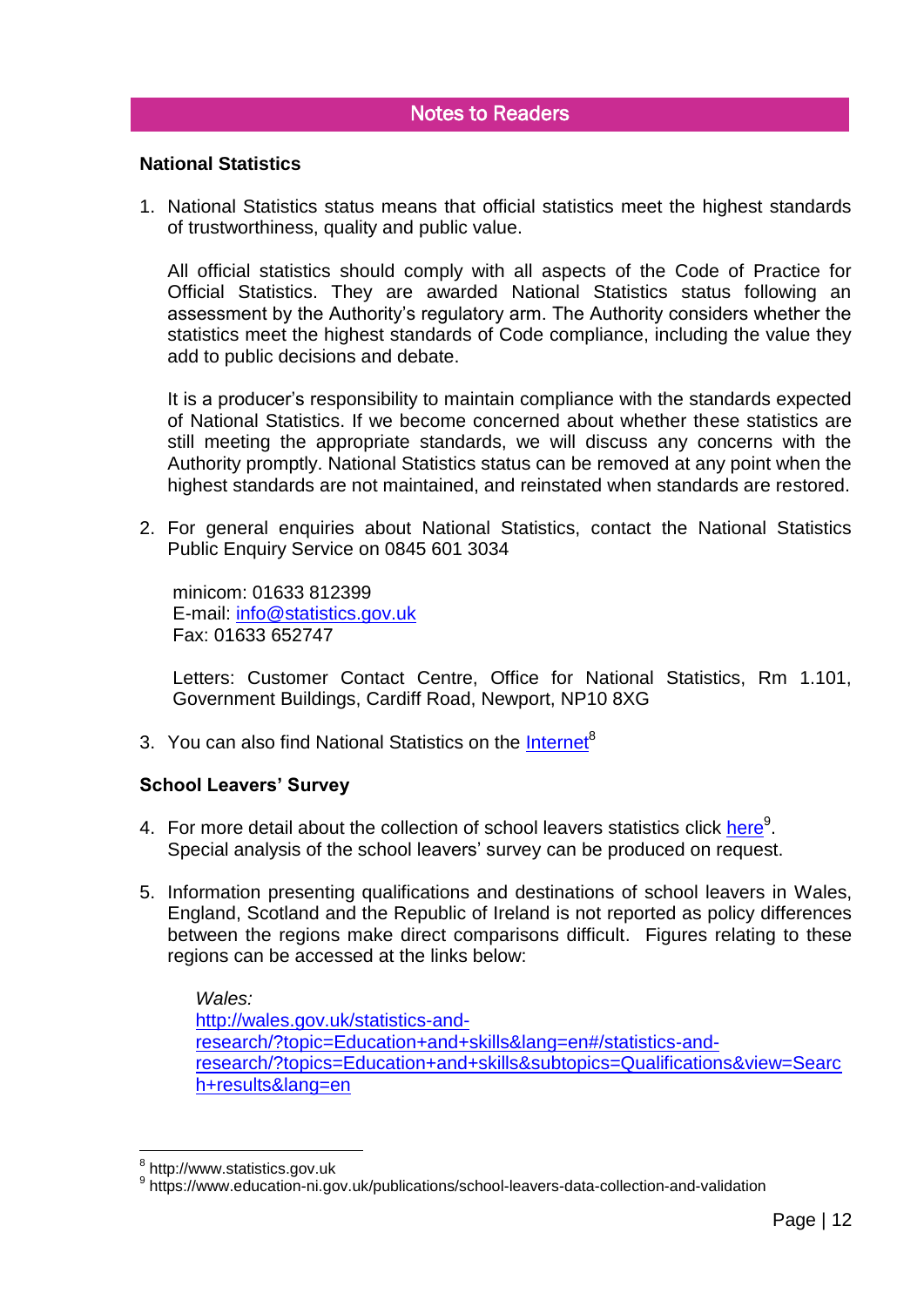*England:*

<https://www.gov.uk/government/collections/statistics-education-and-training>

*Scotland:*

<http://www.gov.scot/Topics/Statistics/Browse/School-Education/PubAttainment>

*Republic of Ireland:* <http://www.education.ie/en/Publications/Statistics/>

- 6. A comparison of Northern Ireland pupils is available in an international context through the Programme for International Student Assessment (PISA). PISA, organised by the Organisation for Economic Co-operation and Development (OECD) aims to compare standards of achievement for 15 year olds in reading, mathematics and science, between participating countries. It takes place every 3 years. [2012 results](http://www.nfer.ac.uk/publications/PQUK03/PQUK03_home.cfm)<sup>10</sup> were published on 3 December 2013.
- 7. Further information on examination equivalencies can be obtained from: <http://register.ofqual.gov.uk/Qualification>
- 8. The numbers relating to qualifications are cumulative totals of the level detailed and those above. For example 81.1% of school leavers achieved at least 5 GCSEs A\*-C inc. equivalents. This proportion is calculated by adding those with a highest qualification of 3+ A-levels, 2 A-levels, 1 A-level & 5 GCSEs A\*-C and dividing by the total number of school leavers.
- 9. Destinations are reported by the school leaver and recorded by the school.
- 10.Since 2012/13 two AS qualifications have not been counted as one A-level as in previous years.
- 11.The school leaving cohort comprises of year 12, 13 and 14 pupils leaving mainstream grant aided post-primary schools.

## **Contact details for further information**

Requests for further information should be addressed to:-

| Amanda Lennon<br><b>Analytical Services Unit</b><br>Department of Education<br><b>Rathgael House</b><br><b>Balloo Road</b><br>Rathgill<br>Bangor<br><b>BT197PR</b> |                                      |
|--------------------------------------------------------------------------------------------------------------------------------------------------------------------|--------------------------------------|
| Telephone<br>Fax                                                                                                                                                   | $(028)$ 9127 9215<br>(028) 9127 9100 |
| F-mail                                                                                                                                                             | amanda.lennon@education-ni.gov.uk    |

<sup>1</sup> <sup>10</sup> http://www.nfer.ac.uk/publications/PQUK03/PQUK03\_home.cfm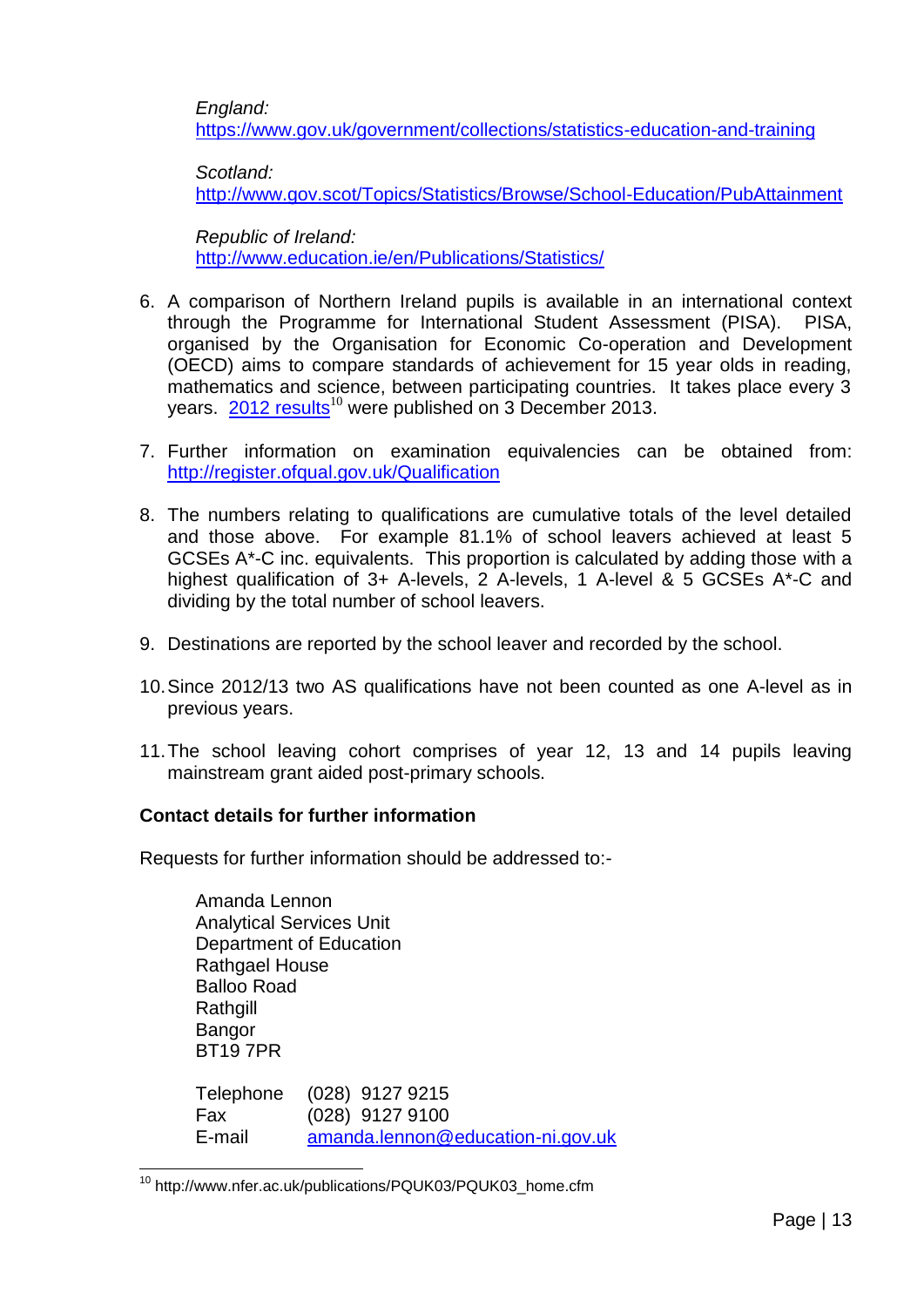DE Statistical Bulletins can be accessed at the DE Internet site – [http://www.education-ni.gov.uk](http://www.education-ni.gov.uk/) under the Statistics and research section.

## **Press enquiries should be made to the Department's Press Office at the same address, telephone (028) 9127 9207.**

<span id="page-13-0"></span>Please send any feedback on the content or presentation of this publication to the E-mail address: **[amanda.lennon@education-ni.gov.uk](mailto:amanda.lennon@education-ni.gov.uk)**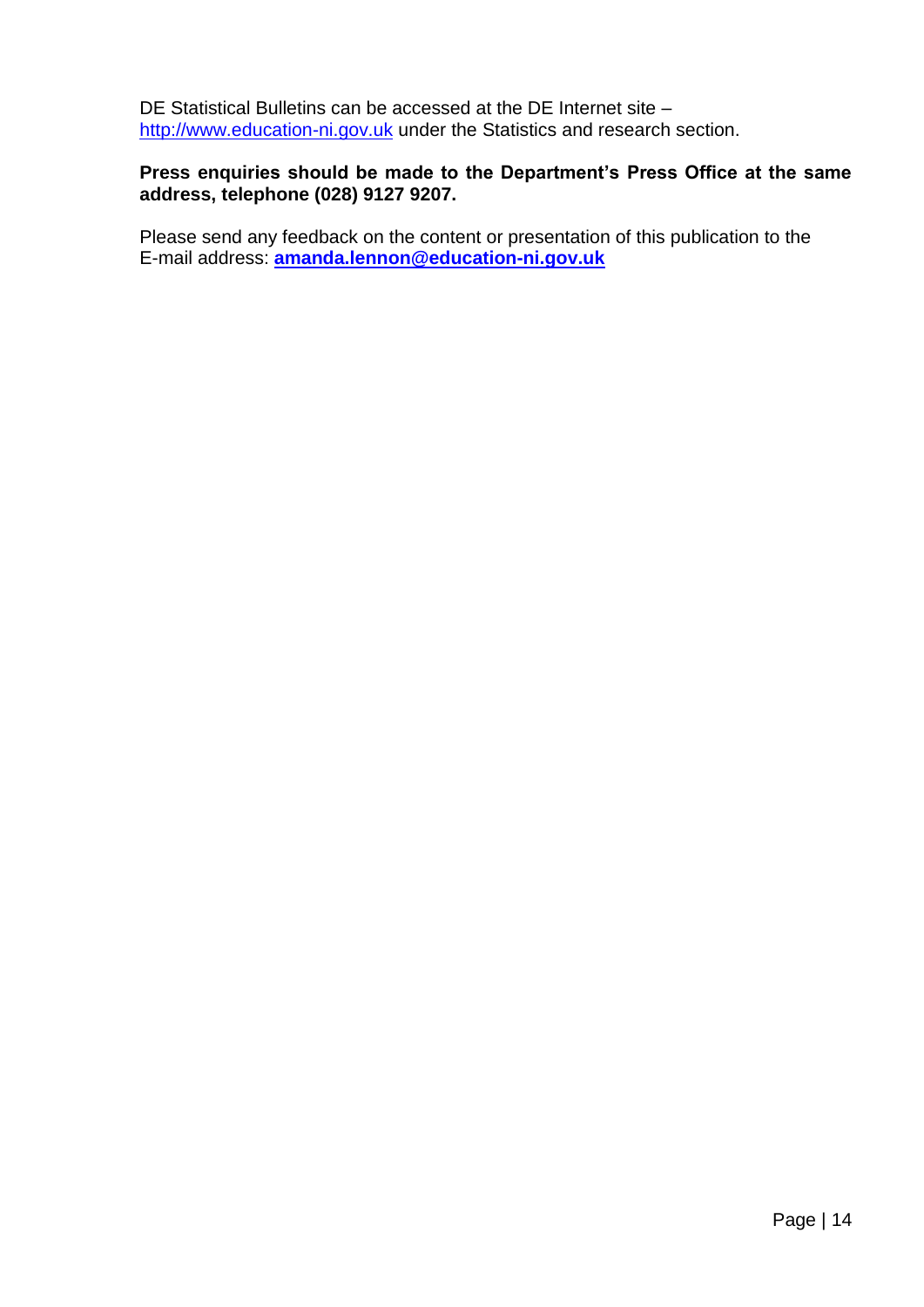Qualifications of school leavers by gender and school type 2014/2015<sup>(1)</sup>

|                                         | <b>BOYS</b>    |               | <b>GIRLS</b>   |       | <b>TOTAL</b>   |                          |
|-----------------------------------------|----------------|---------------|----------------|-------|----------------|--------------------------|
|                                         | <b>Numbers</b> | $\frac{1}{2}$ | <b>Numbers</b> | %     | <b>Numbers</b> | $\overline{\frac{9}{6}}$ |
| <b>GRAMMAR</b>                          |                |               |                |       |                |                          |
| 3+ A-levels A*-C <sup>(2)</sup>         | 2629           | 57.8          | 3318           | 71.3  | 5947           | 64.6                     |
| 3+ A-levels $A^* - E^{(2)}$             | 3434           | 75.5          | 4023           | 86.4  | 7457           | 81.0                     |
| 2+ A-levels $A^*$ - $E^{(2)}$           | 3560           | 78.3          | 4136           | 88.8  | 7696           | 83.6                     |
| At Least 5 GCSEs A*-C <sup>(2)</sup>    | 4404           | 96.8          | 4613           | 99.1  | 9017           | 98.0                     |
| At Least 5 GCSEs A*-C <sup>(2)</sup>    |                |               |                |       |                |                          |
| inc English and maths                   | 4261           | 93.7          | 4534           | 97.4  | 8795           | 95.6                     |
| At Least 5 GCSEs A*-G <sup>(2)</sup>    | 4529           | 99.6          | 4643           | 99.7  | 9172           | 99.7                     |
| No GCSEs <sup>(3)</sup>                 | 5              | 0.1           | 4              | 0.1   | 9              | 0.1                      |
| No Formal Qualifications <sup>(4)</sup> | 5              | 0.1           | 4              | 0.1   | 9              | 0.1                      |
| <b>TOTAL GRAMMAR</b>                    | 4548           | 100.0         | 4656           | 100.0 | 9204           | 100.0                    |
| <b>NON-GRAMMAR</b>                      |                |               |                |       |                |                          |
| 3+ A-levels A*-C <sup>(2)</sup>         | 915            | 13.4          | 1691           | 26.8  | 2606           | 19.8                     |
| 3+ A-levels $A^*$ - $E^{(2)}$           | 1639           | 23.9          | 2615           | 41.4  | 4254           | 32.3                     |
| 2+ A-levels A*-E <sup>(2)</sup>         | 2082           | 30.4          | 3127           | 49.5  | 5209           | 39.6                     |
| At Least 5 GCSEs A*-C <sup>(2)</sup>    | 4358           | 63.7          | 4758           | 75.4  | 9116           | 69.3                     |
| At Least 5 GCSEs A*-C <sup>(2)</sup>    |                |               |                |       |                |                          |
| inc English and maths                   | 2756           | 40.3          | 3202           | 50.7  | 5958           | 45.3                     |
| At Least 5 GCSEs A*-G <sup>(2)</sup>    | 6309           | 92.2          | 5963           | 94.5  | 12272          | 93.3                     |
| No GCSEs <sup>(3)</sup>                 | 61             | 0.9           | 52             | 0.8   | 113            | 0.9                      |
| No Formal Qualifications <sup>(4)</sup> | 45             | 0.7           | 39             | 0.6   | 84             | 0.6                      |
| <b>TOTAL NON-GRAMMAR</b>                | 6845           | 100.0         | 6312           | 100.0 | 13157          | 100.0                    |
| <b>TOTAL</b>                            |                |               |                |       |                |                          |
| 3+ A-levels $A^*$ - $C^{(2)}$           | 3544           | 31.1          | 5009           | 45.7  | 8553           | 38.2                     |
| 3+ A-levels A*-E <sup>(2)</sup>         | 5073           | 44.5          | 6638           | 60.5  | 11711          | 52.4                     |
| 2+ A-levels $A^*$ - $E^{(2)}$           | 5642           | 49.5          | 7263           | 66.2  | 12905          | 57.7                     |
| At Least 5 GCSEs A*-C <sup>(2)</sup>    | 8762           | 76.9          | 9371           | 85.4  | 18133          | 81.1                     |
| At Least 5 GCSEs A*-C <sup>(2)</sup>    |                |               |                |       |                |                          |
| inc English and maths                   | 7017           | 61.6          | 7736           | 70.5  | 14753          | 66.0                     |
| At Least 5 GCSEs A*-G <sup>(2)</sup>    | 10838          | 95.1          | 10606          | 96.7  | 21444          | 95.9                     |
| No GCSEs <sup>(3)</sup>                 | 66             | 0.6           | 56             | 0.5   | 122            | 0.5                      |
| No Formal Qualifications <sup>(4)</sup> | 50             | 0.4           | 43             | 0.4   | 93             | 0.4                      |
| <b>TOTAL LEAVERS</b>                    | 11393          | 100.0         | 10968          | 100.0 | 22361          | 100.0                    |

#### **NOTES**

1

- 1. Excludes special and independent schools.
- 2. Includes equivalent qualifications.
- 3. Includes those who undertook no GCSE examinations or obtained no graded results but who obtained other qualifications.
- 4. Includes only those with no qualifications of any kind.

Where small numbers appear in this table, consideration was given to balancing the privacy of individual information against the utility of the data. As the risk of identification was considered to be low, small numbers have not been suppressed. This is consistent with the [Code of Practice for Official](https://www.statisticsauthority.gov.uk/monitoring-and-assessment/code-of-practice/)  [Statistics](https://www.statisticsauthority.gov.uk/monitoring-and-assessment/code-of-practice/)<sup>11</sup>

<sup>&</sup>lt;sup>11</sup> https://www.statisticsauthority.gov.uk/monitoring-and-assessment/code-of-practice/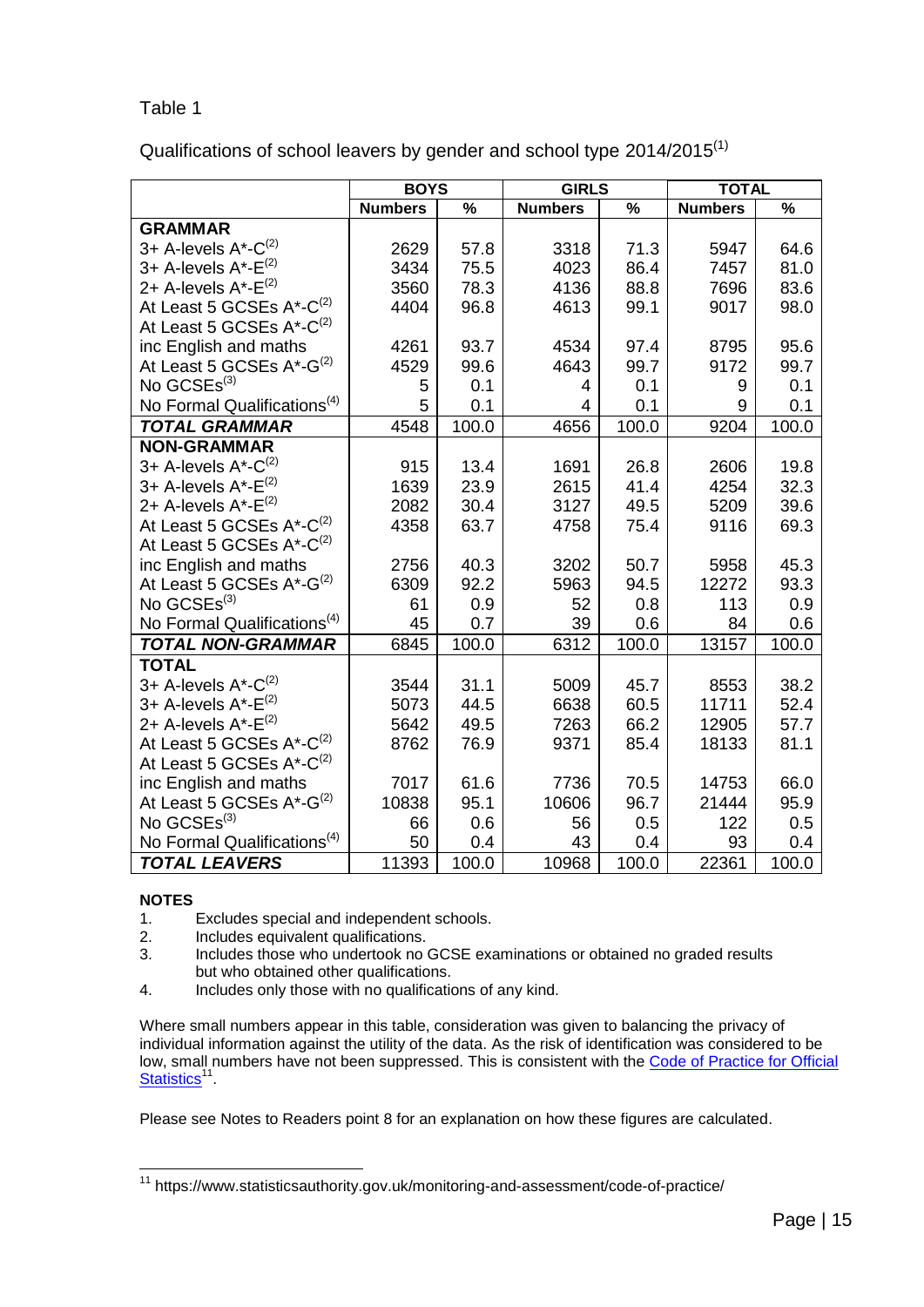# Highest qualification of school leavers by destinations 2014/2015<sup>(1)</sup>

|                                                      | Institutions of<br>Higher<br>Education <sup>(4)</sup> |      | <b>Institutions of</b><br><b>Further</b><br><b>Education</b> |      | Employment     |      | Training <sup>(5)</sup> |      | <b>Unemployment</b> |      | <b>Unknown</b> |      | Total          |       |
|------------------------------------------------------|-------------------------------------------------------|------|--------------------------------------------------------------|------|----------------|------|-------------------------|------|---------------------|------|----------------|------|----------------|-------|
|                                                      | <b>Numbers</b>                                        | %    | <b>Numbers</b>                                               | %    | <b>Numbers</b> | %    | <b>Numbers</b>          | %    | <b>Numbers</b>      | %    | <b>Numbers</b> | %    | <b>Numbers</b> | %     |
| <b>A-levels</b>                                      |                                                       |      |                                                              |      |                |      |                         |      |                     |      |                |      |                |       |
| $^{\prime}$ 3+ A-levels A*-E $^{\left( 2\right) }$   | 9072                                                  | 77.5 | 1607                                                         | 13.7 | 713            | 6.1  | 97                      | 0.8  | 148                 | 1.3  | 74             | 0.6  | 11711          | 100.0 |
| 2+ A-levels $A^*$ - $E^{(2)}$                        | 364                                                   | 30.5 | 455                                                          | 38.1 | 258            | 21.6 | 33                      | 2.8  | 65                  | 5.4  | 19             | 1.6  | 1194           | 100.0 |
| 1+ A-levels $A^*$ - $E^{(2)}$                        | 16                                                    | 6.7  | 116                                                          | 48.3 | 72             | 30.0 | 14                      | 5.8  | 15                  | 6.3  |                | 2.9  | 240            | 100.0 |
| <b>GCSEs</b>                                         |                                                       |      |                                                              |      |                |      |                         |      |                     |      |                |      |                |       |
| $\frac{1}{2}$ 5+ A*-C (or equivalent) <sup>(2)</sup> | 6                                                     | 0.1  | 3479                                                         | 69.7 | 444            | 8.9  | 771                     | 15.5 | 148                 | 3.0  | 140            | 2.8  | 4988           | 100.0 |
| 1-4 A*-C (or equivalent) <sup>(2)</sup>              |                                                       |      | 1984                                                         | 54.1 | 317            | 8.6  | 1079                    | 29.4 | 178                 | 4.9  | 110            | 3.0  | 3668           | 100.0 |
| Other grades $(1 + D - G)^{(2)}$                     |                                                       |      | 174                                                          | 39.6 | 49             | 11.2 | 154                     | 35.1 | 39                  | 8.9  | 23             | 5.2  | 439            | 100.0 |
| No $GCSEs^{(3)}$                                     |                                                       |      | 21                                                           | 17.4 | 16             | 13.2 | 41                      | 33.9 | 23                  | 19.0 | 20             | 16.5 | 121            | 100.0 |
| <b>TOTAL LEAVERS</b>                                 | 9458                                                  |      | 7836                                                         |      | 1869           |      | 2189                    |      | 616                 |      | 393            |      | 22361          |       |

- <span id="page-15-0"></span>1. Excludes special and independent schools.
- 2. Includes equivalent qualifications.
- 3. Includes those who undertook no GCSE examinations or obtained no graded results but who obtained other qualifications.
- 4. Includes universities and teacher training colleges.
- 5. Numbers entering training include those entering the Training for Success programme, operated by the Department for the Economy. Training on Training for Success is delivered by a range of training providers, including Further Education Colleges. Training for Success trainees who receive training at Further Education Colleges are recorded as being in training and not in Further Education. This convention avoids double counting of Training for Success trainees.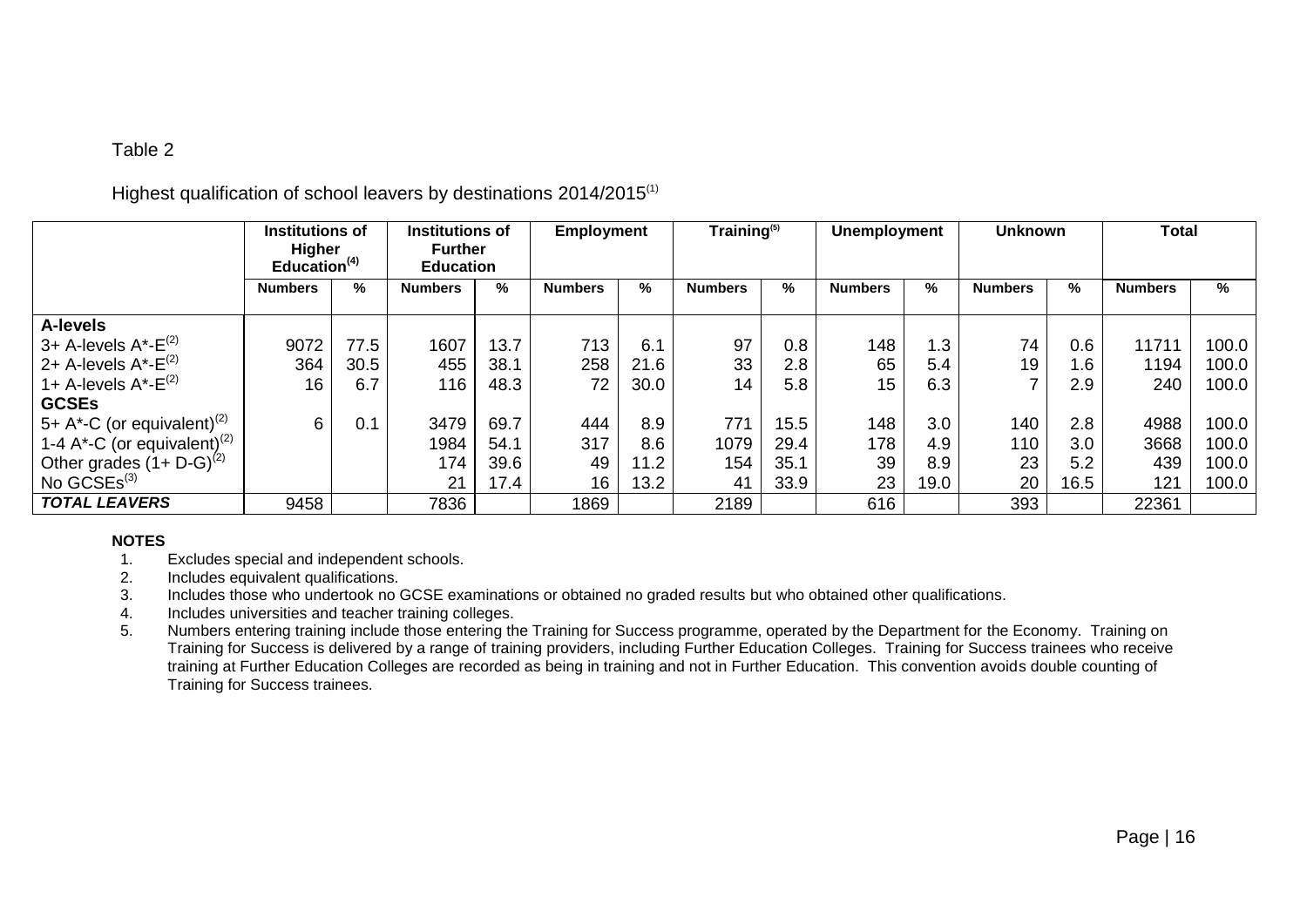<span id="page-16-0"></span>Qualifications of school leavers by gender and religion of pupil 2014/2015<sup>(1)</sup>

|                                          | <b>BOYS</b>    |               | <b>GIRLS</b>   |                          | <b>TOTAL</b>   |               |
|------------------------------------------|----------------|---------------|----------------|--------------------------|----------------|---------------|
|                                          | <b>Numbers</b> | $\frac{9}{6}$ | <b>Numbers</b> | $\overline{\frac{9}{6}}$ | <b>Numbers</b> | $\frac{9}{6}$ |
| <b>PROTESTANT</b>                        |                |               |                |                          |                |               |
| 3+ A-levels $A^*$ - $C^{(2)}$            | 1274           | 28.3          | 1814           | 42.2                     | 3088           | 35.1          |
| 3+ A-levels $A^*$ - $E^{(2)}$            | 1858           | 41.3          | 2435           | 56.6                     | 4293           | 48.8          |
| 2+ A-levels A*-E <sup>(2)</sup>          | 2061           | 45.8          | 2689           | 62.5                     | 4750           | 54.0          |
| At Least 5 GCSEs A*-C <sup>(2)</sup>     | 3349           | 74.5          | 3593           | 83.6                     | 6942           | 78.9          |
| At Least 5 GCSEs A*-C <sup>(2)</sup> inc |                |               |                |                          |                |               |
| English and maths                        | 2706           | 60.2          | 3025           | 70.4                     | 5731           | 65.2          |
| At Least 5 GCSEs A*-G <sup>(2)</sup>     | 4270           | 95.0          | 4167           | 96.9                     | 8437           | 95.9          |
| No GCSEs <sup>(3)</sup>                  | 17             | 0.4           | 18             | 0.4                      | 35             | 0.4           |
| No Formal Qualifications <sup>(4)</sup>  | 16             | 0.4           | 13             | 0.3                      | 29             | 0.3           |
| <b>TOTAL PROTESTANT</b>                  | 4497           | 100.0         | 4299           | 100.0                    | 8796           | 100.0         |
| <b>CATHOLIC</b>                          |                |               |                |                          |                |               |
| 3+ A-levels $A^*$ - $C^{(2)}$            | 1934           | 33.6          | 2750           | 48.7                     | 4684           | 41.1          |
| 3+ A-levels $A^*$ - $E^{(2)}$            | 2737           | 47.5          | 3612           | 64.0                     | 6349           | 55.7          |
| 2+ A-levels A*-E <sup>(2)</sup>          | 3038           | 52.8          | 3921           | 69.4                     | 6959           | 61.0          |
| At Least 5 GCSEs A*-C <sup>(2)</sup>     | 4521           | 78.5          | 4905           | 86.9                     | 9426           | 82.7          |
| At Least 5 GCSEs A*-C <sup>(2)</sup> inc |                |               |                |                          |                |               |
| English and maths                        | 3589           | 62.3          | 3986           | 70.6                     | 7575           | 66.4          |
| At Least 5 GCSEs A*-G <sup>(2)</sup>     | 5474           | 95.1          | 5442           | 96.4                     | 10916          | 95.7          |
| No GCSEs <sup>(3)</sup>                  | 44             | 0.8           | 35             | 0.6                      | 79             | 0.7           |
| No Formal Qualifications <sup>(4)</sup>  | 30             | 0.5           | 27             | 0.5                      | 57             | 0.5           |
| <b>TOTAL CATHOLIC</b>                    | 5757           | 100.0         | 5646           | 100.0                    | 11403          | 100.0         |
| OTHER <sup>(5)</sup>                     |                |               |                |                          |                |               |
| 3+ A-levels $A^*$ -C <sup>(2)</sup>      | 336            | 29.5          | 445            | 43.5                     | 781            | 36.1          |
| 3+ A-levels $A^*$ - $E^{(2)}$            | 478            | 42.0          | 591            | 57.8                     | 1069           | 49.4          |
| 2+ A-levels A*-E <sup>(2)</sup>          | 543            | 47.7          | 653            | 63.8                     | 1196           | 55.3          |
| At Least 5 GCSEs A*-C <sup>(2)</sup>     | 892            | 78.3          | 873            | 85.3                     | 1765           | 81.6          |
| At Least 5 GCSEs A*-C <sup>(2)</sup> inc |                |               |                |                          |                |               |
| English and maths                        | 722            | 63.4          | 725            | 70.9                     | 1447           | 66.9          |
| At Least 5 GCSEs A*-G <sup>(2)</sup>     | 1094           | 96.0          | 997            | 97.5                     | 2091           | 96.7          |
| No GCSEs <sup>(3)</sup>                  | 5              | 0.4           | 3              | 0.3                      | 8              | 0.4           |
| No Formal Qualifications <sup>(4)</sup>  | 4              | 0.4           | 3              | 0.3                      | 7              | 0.3           |
| <b>TOTAL OTHER(5)</b>                    | 1139           | 100.0         | 1023           | 100.0                    | 2162           | 100.0         |

#### **NOTES**

1. Excludes special and independent schools.

2. Includes equivalent qualifications.

- 3. Includes those who undertook no GCSE examinations or obtained no graded results but who obtained other qualifications.
- 4. Includes only those with no qualifications of any kind.
- 5. Other includes Other Christian, No religion and Non-Christian.

Where small numbers appear in this table, consideration was given to balancing the privacy of individual information against the utility of the data. As the risk of identification was considered to be low, small numbers have not been suppressed. This is consistent with the [Code of Practice for Official Statistics](https://www.statisticsauthority.gov.uk/monitoring-and-assessment/code-of-practice/)<sup>12</sup>.

 $\overline{a}$ <sup>12</sup> https://www.statisticsauthority.gov.uk/monitoring-and-assessment/code-of-practice/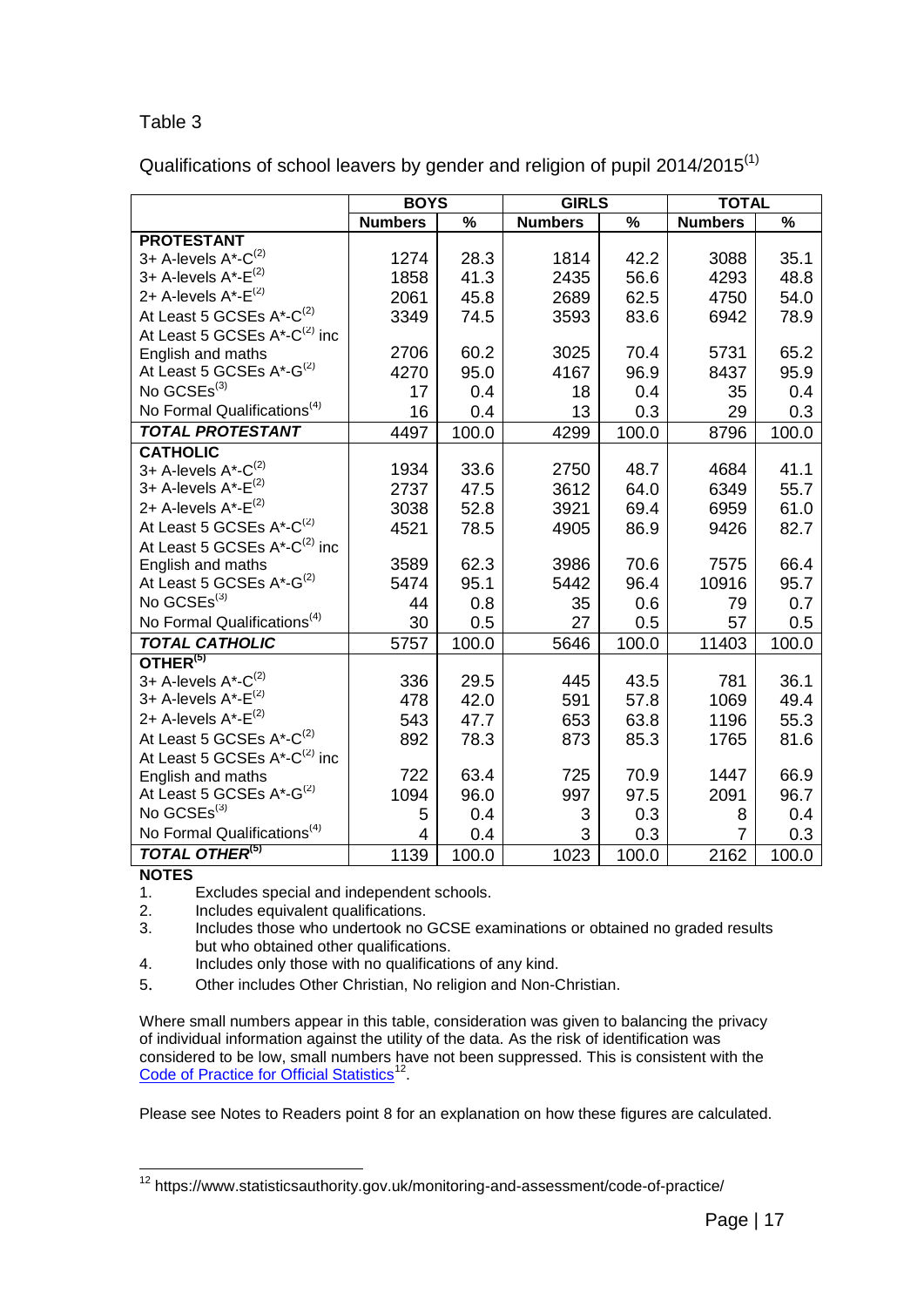<span id="page-17-0"></span>Qualifications of school leavers by ethnic origin 2014/2015<sup>(1)</sup>

|                                                  | <b>TOTAL</b>   |       |
|--------------------------------------------------|----------------|-------|
|                                                  | <b>Numbers</b> | %     |
| <b>WHITE</b>                                     |                |       |
| 3+ A-levels $A^*$ - $C^{(2)}$                    | 8363           | 38.2  |
| 3+ A-levels $A^*$ - $E^{(2)}$                    | 11456          | 52.3  |
| 2+ A-levels A*-E <sup>(2)</sup>                  | 12617          | 57.6  |
| At Least 5 GCSEs A*-C <sup>(2)</sup>             | 17758          | 81.1  |
| At Least 5 GCSEs A*-C <sup>(2)</sup> inc English |                |       |
| and maths                                        | 14458          | 66.0  |
| At Least 5 GCSEs A*-G <sup>(2)</sup>             | 21010          | 96.0  |
| No $GCSEs^{(3)}$                                 | 107            | 0.5   |
| No Formal Qualifications <sup>(4)</sup>          | 83             | 0.4   |
| <b>TOTAL WHITE</b>                               | 21894          | 100.0 |
| <b>MINORITY ETHNIC GROUPS<sup>(5)</sup></b>      |                |       |
| 3+ A-levels A*-C <sup>(2)</sup>                  | 190            | 40.7  |
| 3+ A-levels $A^*$ - $E^{(2)}$                    | 255            | 54.6  |
| 2+ A-levels $A^*$ - $E^{(2)}$                    | 288            | 61.7  |
| At Least 5 GCSEs A*-C <sup>(2)</sup>             | 375            | 80.3  |
| At Least 5 GCSEs A*-C <sup>(2)</sup> inc English |                |       |
| and maths                                        | 295            | 63.2  |
| At Least 5 GCSEs A*-G <sup>(2)</sup>             | 434            | 92.9  |
| No $GCSEs^{(3)}$                                 | 15             | 3.2   |
| No Formal Qualifications <sup>(4)</sup>          | 10             | 2.1   |
| TOTAL MINORITY ETHNIC GROUPS <sup>(5)</sup>      | 467            | 100.0 |

#### **NOTES**

- 1. Excludes special and independent schools.<br>2. Includes equivalent qualifications.
- 2. Includes equivalent qualifications.
- 3. Includes those who undertook no GCSE examinations or obtained no graded results but who obtained other qualifications.
- 4. Includes only those with no qualifications of any kind.
- 5. 'Minority Ethnic Groups' includes Irish Travellers. 'White' does not include Irish Travellers.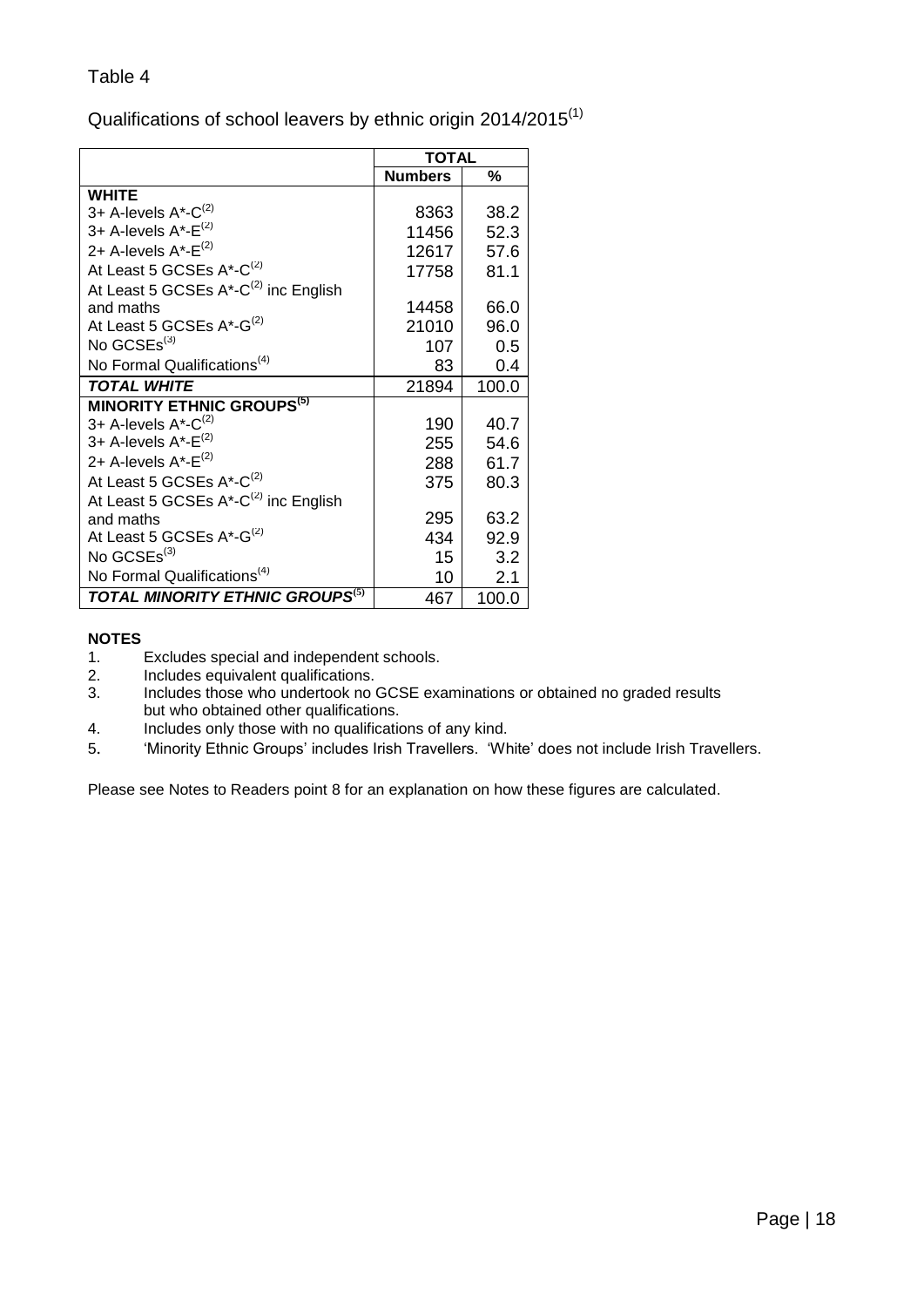<span id="page-18-0"></span>Qualifications of school leavers by gender and free school meal entitlement 2014/2015<sup>(1)</sup>

|                                              | <b>BOYS</b>    |       | <b>GIRLS</b>   |       | <b>TOTAL</b>   |       |
|----------------------------------------------|----------------|-------|----------------|-------|----------------|-------|
|                                              | <b>Numbers</b> | %     | <b>Numbers</b> | $\%$  | <b>Numbers</b> | $\%$  |
| <b>ENTITLED TO FSM</b>                       |                |       |                |       |                |       |
| 3+ A-levels $A^*$ - $C^{(2)}$                | 358            | 13.2  | 626            | 24.1  | 984            | 18.5  |
| 3+ A-levels $A^*$ - $E^{(2)}$                | 579            | 21.4  | 949            | 36.5  | 1528           | 28.8  |
| 2+ A-levels $A^*$ - $E^{(2)}$                | 728            | 26.9  | 1147           | 44.1  | 1875           | 35.3  |
| At Least 5 GCSEs A*-C <sup>(2)</sup>         | 1587           | 58.6  | 1845           | 70.9  | 3432           | 64.6  |
| At Least 5 GCSEs $A^*$ -C <sup>(2)</sup> inc |                |       |                |       |                |       |
| English and maths                            | 971            | 35.8  | 1222           | 47.0  | 2193           | 41.3  |
| At Least 5 GCSEs A*-G <sup>(2)</sup>         | 2428           | 89.6  | 2408           | 92.6  | 4836           | 91.1  |
| No GCSEs <sup>(3)</sup>                      | 35             | 1.3   | 31             | 1.2   | 66             | 1.2   |
| No Formal Qualifications <sup>(4)</sup>      | 23             | 0.8   | 25             | 1.0   | 48             | 0.9   |
| <b>TOTAL ENTITLED TO FSM</b>                 | 2709           | 100.0 | 2601           | 100.0 | 5310           | 100.0 |
| <b>NOT ENTITLED TO FSM</b>                   |                |       |                |       |                |       |
| 3+ A-levels A*-C <sup>(2)</sup>              | 3186           | 36.7  | 4383           | 52.4  | 7569           | 44.4  |
| 3+ A-levels A*-E <sup>(2)</sup>              | 4494           | 51.8  | 5689           | 68.0  | 10183          | 59.7  |
| 2+ A-levels $A^*$ - $E^{(2)}$                | 4914           | 56.6  | 6116           | 73.1  | 11030          | 64.7  |
| At Least 5 GCSEs A*-C <sup>(2)</sup>         | 7175           | 82.6  | 7526           | 89.9  | 14701          | 86.2  |
| At Least 5 GCSEs $A^*$ -C <sup>(2)</sup> inc |                |       |                |       |                |       |
| English and maths                            | 6046           | 69.6  | 6514           | 77.9  | 12560          | 73.7  |
| At Least 5 GCSEs $A^*$ -G <sup>(2)</sup>     | 8410           | 96.8  | 8198           | 98.0  | 16608          | 97.4  |
| No GCSEs <sup>(3)</sup>                      | 31             | 0.4   | 25             | 0.3   | 56             | 0.3   |
| No Formal Qualifications <sup>(4)</sup>      | 27             | 0.3   | 18             | 0.2   | 45             | 0.3   |
| TOTAL NOT ENTITLED TO FSM                    | 8684           | 100.0 | 8367           | 100.0 | 17051          | 100.0 |

#### **NOTES**

- 1. Excludes special and independent schools.
- 2. Includes equivalent qualifications.<br>3. Includes those who undertook no
- Includes those who undertook no GCSE examinations or obtained no graded results but who obtained other qualifications.
- 4. Includes only those with no qualifications of any kind.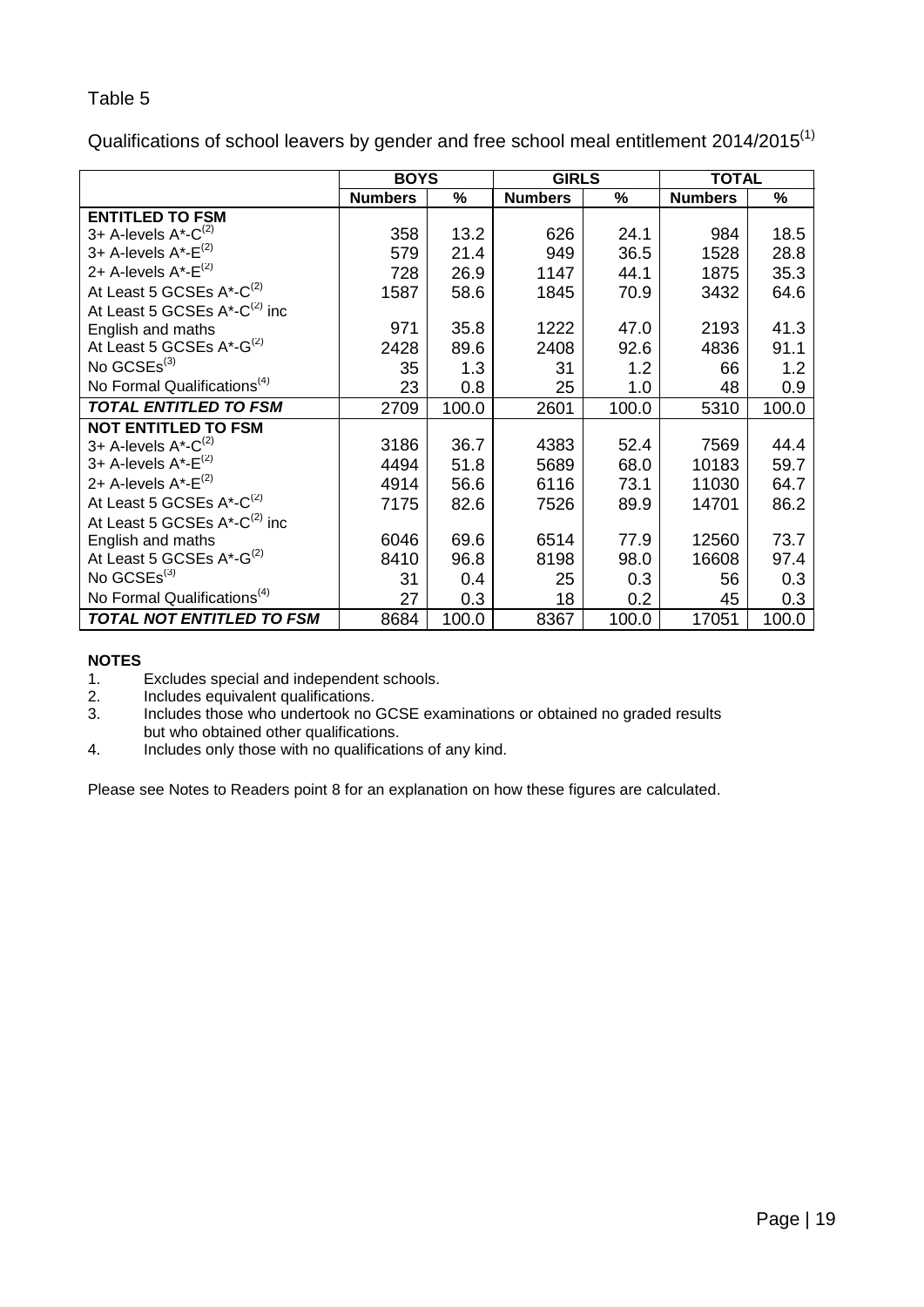<span id="page-19-0"></span>Qualifications of school leavers by 2014 district council of pupil residence 2014/2015<sup>(1) (3)</sup>

|                               | 2 or more A-<br>levels Grades<br>$A^* - E^{(2)}$ |      | At least 5 GCSEs<br>At least 5 GCSEs<br>Grades $A^*$ -C <sup>(2)</sup> inc.<br>Grades $A^*$ -C <sup>(2)</sup><br><b>GCSE English and</b><br>maths |      | <b>Total</b><br><b>Leavers</b> |                          |               |
|-------------------------------|--------------------------------------------------|------|---------------------------------------------------------------------------------------------------------------------------------------------------|------|--------------------------------|--------------------------|---------------|
| <b>District Council</b>       | <b>Number</b>                                    | %    | <b>Number</b>                                                                                                                                     | %    | <b>Number</b>                  | $\overline{\frac{9}{6}}$ | <b>Number</b> |
| Antrim and                    |                                                  |      |                                                                                                                                                   |      |                                |                          |               |
| Newtownabbey                  | 876                                              | 55.2 | 1285                                                                                                                                              | 80.9 | 1061                           | 66.8                     | 1588          |
| Ards and North Down           | 987                                              | 57.2 | 1327                                                                                                                                              | 76.9 | 1151                           | 66.7                     | 1726          |
| Armagh City,<br>Banbridge and |                                                  |      |                                                                                                                                                   |      |                                |                          |               |
| Craigavon                     | 1249                                             | 52.2 | 1940                                                                                                                                              | 81.1 | 1630                           | 68.1                     | 2393          |
| <b>Belfast</b>                | 2105                                             | 59.7 | 2792                                                                                                                                              | 79.2 | 2121                           | 60.2                     | 3526          |
| Causeway Coast and<br>Glens   | 843                                              | 50.1 | 1385                                                                                                                                              | 82.3 | 1031                           | 61.3                     | 1683          |
| Derry City and                |                                                  |      |                                                                                                                                                   |      |                                |                          |               |
| Strabane                      | 1269                                             | 58.9 | 1767                                                                                                                                              | 82.0 | 1363                           | 63.2                     | 2155          |
| Fermanagh and<br>Omagh        | 900                                              | 61.9 | 1199                                                                                                                                              | 82.4 | 1009                           | 69.3                     | 1455          |
| Lisburn and                   |                                                  |      |                                                                                                                                                   |      |                                |                          |               |
| Castlereagh                   | 1049                                             | 65.1 | 1383                                                                                                                                              | 85.8 | 1187                           | 73.6                     | 1612          |
| Mid and East Antrim           | 969                                              | 57.3 | 1389                                                                                                                                              | 82.1 | 1145                           | 67.7                     | 1691          |
| Mid Ulster                    | 1079                                             | 55.8 | 1581                                                                                                                                              | 81.7 | 1284                           | 66.4                     | 1935          |
| Newry, Mourne and<br>Down     | 1501                                             | 61.0 | 1974                                                                                                                                              | 80.2 | 1702                           | 69.2                     | 2460          |
| Invalid/Missing/              |                                                  |      |                                                                                                                                                   |      |                                |                          |               |
| <b>Unknown Postcodes</b>      | 78                                               | 56.9 | 111                                                                                                                                               | 81.0 | 69                             | 50.4                     | 137           |
| <b>Total Leavers</b>          | 12905                                            | 57.7 | 18133                                                                                                                                             | 81.1 | 14753                          | 66.0                     | 22361         |

#### **NOTES**

- 1. Excludes special and independent schools.<br>2. Includes equivalent qualifications.
- 2. Includes equivalent qualifications.<br>3. District council of pupil residence is
- District council of pupil residence is based on the residential postcode of each individual pupil.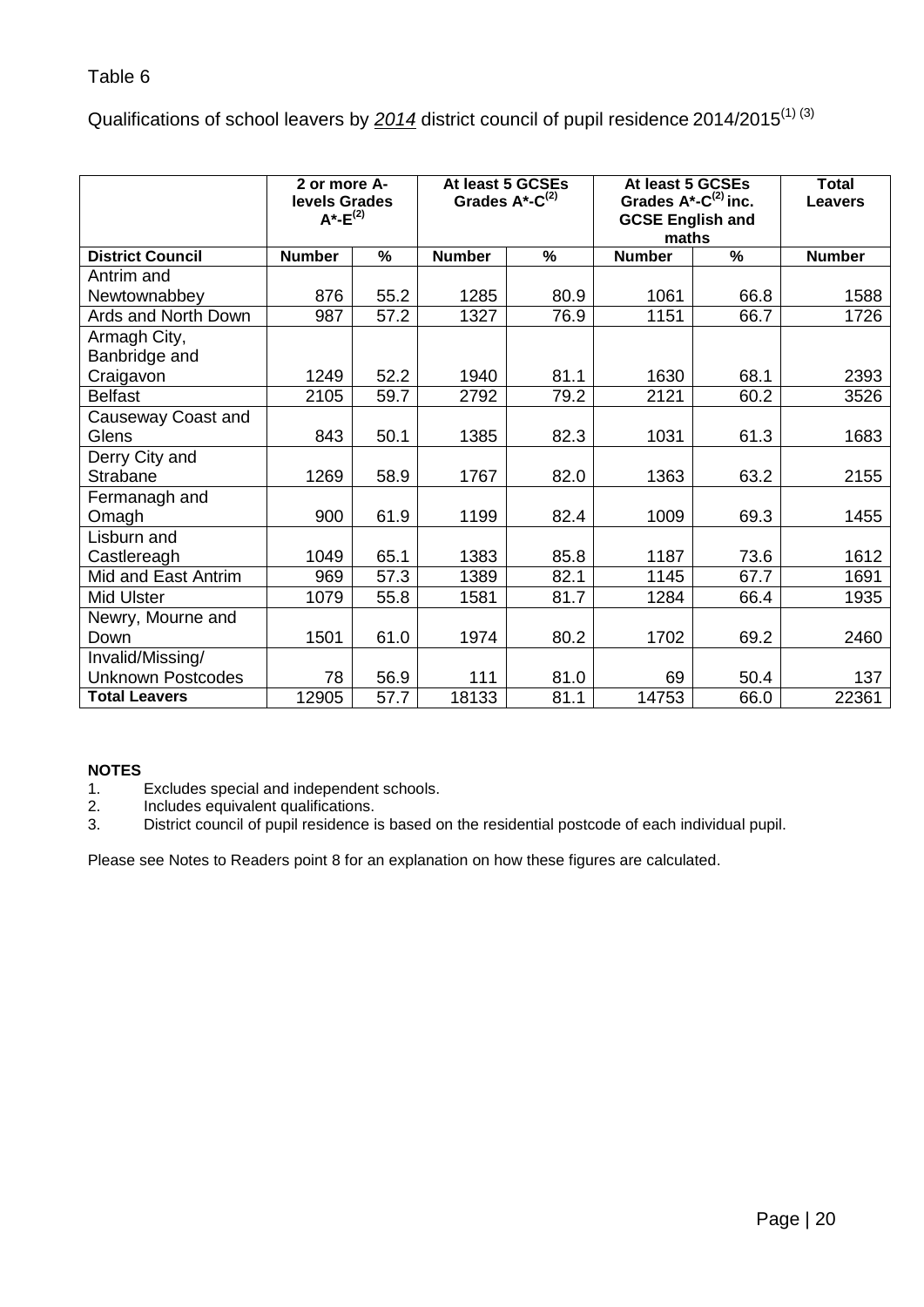<span id="page-20-0"></span>School leavers *not entitled* to free school meals achieving at least 5 GCSEs<sup>(2)</sup> A\*-C inc. GCSE English and GCSE maths by gender and religion of pupil 2014/2015<sup>(1)</sup>

|                      | <b>BOYS</b>    |      | <b>GIRLS</b>   |      | <b>TOTAL</b>   |      |  |
|----------------------|----------------|------|----------------|------|----------------|------|--|
|                      | <b>Numbers</b> | %    | <b>Numbers</b> | %    | <b>Numbers</b> | %    |  |
| <b>PROTESTANT</b>    | 2493           | 67.4 | 2729           | 76.6 | 5222           | 71.9 |  |
| <b>Total</b>         | 3700           |      | 3564           |      | 7264           |      |  |
| <b>CATHOLIC</b>      | 2917           | 71.6 | 3160           | 79.4 | 6077           | 75.5 |  |
| <b>Total</b>         | 4073           |      | 3979           |      | 8052           |      |  |
| OTHER <sup>(3)</sup> | 636            | 69.8 | 625            | 75.8 | 1261           | 72.7 |  |
| <b>Total</b>         | 911            |      | 824            |      | 1735           |      |  |
| <b>ALL RELIGIONS</b> | 6046           | 69.6 | 6514           | 77.9 | 12560          | 73.7 |  |
| <b>Total</b>         | 8684           |      | 8367           |      | 17051          |      |  |

#### <span id="page-20-1"></span>Table 8

School leavers *entitled* to free school meals achieving at least 5 GCSEs<sup>(2)</sup> A\*-C inc. GCSE English and GCSE maths by gender and religion of pupil 2014/2015<sup>(1)</sup>

|                      | <b>BOYS</b>    |      | <b>GIRLS</b>   |      | <b>TOTAL</b>   |      |  |
|----------------------|----------------|------|----------------|------|----------------|------|--|
|                      | <b>Numbers</b> | %    | <b>Numbers</b> | %    | <b>Numbers</b> | %    |  |
| <b>PROTESTANT</b>    | 213            | 26.7 | 296            | 40.3 | 509            | 33.2 |  |
| <b>Total</b>         | 797            |      | 735            |      | 1532           |      |  |
| <b>CATHOLIC</b>      | 672            | 39.9 | 826            | 49.6 | 1498           | 44.7 |  |
| <b>Total</b>         | 1684           |      | 1667           |      | 3351           |      |  |
| OTHER <sup>(3)</sup> | 86             | 37.7 | 100            | 50.3 | 186            | 43.6 |  |
| <b>Total</b>         | 228            |      | 199            |      | 427            |      |  |
| <b>ALL RELIGIONS</b> | 971            | 35.8 | 1222           | 47.0 | 2193           | 41.3 |  |
| <b>Total</b>         | 2709           |      | 2601           |      | 5310           |      |  |

<span id="page-20-2"></span>Table 9

School leavers achieving at least 5  $GCSEs<sup>(2)</sup>$  A\*-C inc. GCSE English and GCSE maths by gender and religion of pupil 2014/2015 $^{(1)}$ 

|                      | <b>BOYS</b>    |      | <b>GIRLS</b>   |      | <b>TOTAL</b>   |      |
|----------------------|----------------|------|----------------|------|----------------|------|
|                      | <b>Numbers</b> | %    | <b>Numbers</b> | %    | <b>Numbers</b> | %    |
| <b>PROTESTANT</b>    | 2706           | 60.2 | 3025           | 70.4 | 5731           | 65.2 |
| <b>Total</b>         | 4497           |      | 4299           |      | 8796           |      |
| <b>CATHOLIC</b>      | 3589           | 62.3 | 3986           | 70.6 | 7575           | 66.4 |
| <b>Total</b>         | 5757           |      | 5646           |      | 11403          |      |
| OTHER <sup>(3)</sup> | 722            | 63.4 | 725            | 70.9 | 1447           | 66.9 |
| <b>Total</b>         | 1139           |      | 1023           |      | 2162           |      |
| <b>ALL RELIGIONS</b> | 7017           | 61.6 | 7736           | 70.5 | 14753          | 66.0 |
| <b>Total</b>         | 11393          |      | 10968          |      | 22361          |      |

#### **NOTES**

- 1. Excludes special and independent schools.
- 2. Includes equivalent qualifications.
- 3. Other includes Other Christian, No religion and Non-Christian.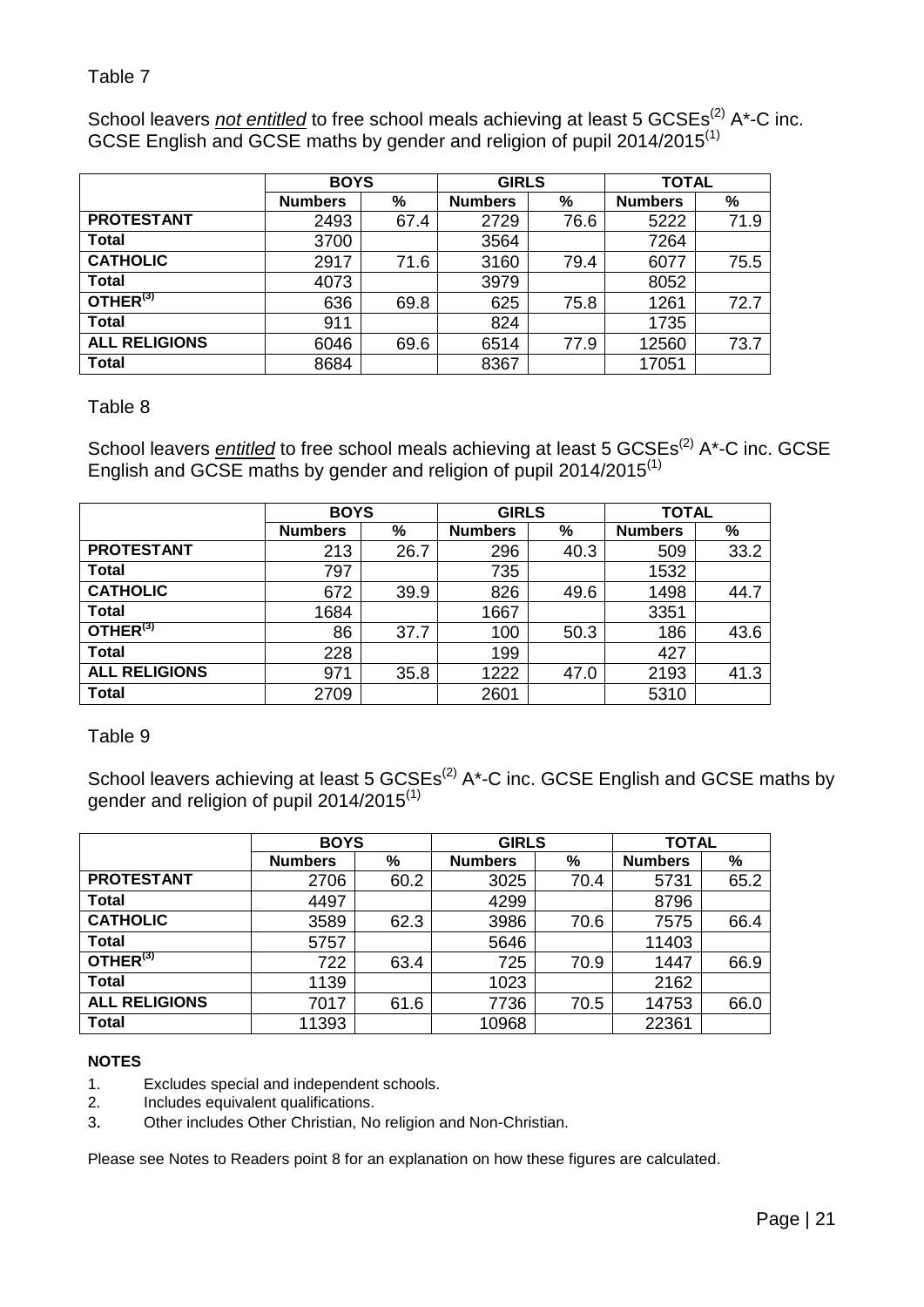<span id="page-21-0"></span>Qualifications of school leavers by special educational need (SEN) status 2014/2015<sup>(1)</sup>

|                                              | <b>No SEN</b>  |       | <b>SEN Stages 1-4</b> |       | <b>SEN Stage 5</b> |       | Total          |       |
|----------------------------------------------|----------------|-------|-----------------------|-------|--------------------|-------|----------------|-------|
|                                              | <b>Numbers</b> | %     | <b>Numbers</b>        | %     | <b>Numbers</b>     | %     | <b>Numbers</b> | $\%$  |
| 3+ A-levels $A^*$ - $\overline{C}^{(2)}$     | 7832           | 43.0  | 640                   | 20.0  | 81                 | 8.4   | 8553           | 38.2  |
| 3+ A-levels $A^*$ - $E^{(2)}$                | 10661          | 58.6  | 931                   | 29.2  | 119                | 12.4  | 11711          | 52.4  |
| 2+ A-levels $A^*$ - $E^{(2)}$                | 11654          | 64.0  | 1099                  | 34.4  | 152                | 15.8  | 12905          | 57.7  |
| At Least 5 GCSEs A*-C <sup>(2)</sup>         | 15732          | 86.4  | 2027                  | 63.5  | 374                | 38.9  | 18133          | 81.1  |
| At Least 5 GCSEs $A^*$ -C <sup>(2)</sup> inc |                |       |                       |       |                    |       |                |       |
| English and maths                            | 13349          | 73.3  | 1222                  | 38.3  | 182                | 18.9  | 14753          | 66.0  |
| At Least 5 GCSEs A*-G <sup>(2)</sup>         | 17854          | 98.1  | 2919                  | 91.4  | 671                | 69.8  | 21444          | 95.9  |
| No $GCSEs^{(3)}$                             | 60             | 0.3   | 34                    | 1.1   | 28                 | 2.9   | 122            | 0.5   |
| No Formal Qualifications <sup>(4)</sup>      | 49             | 0.3   | 29                    | 0.9   | 15                 | 1.6   | 93             | 0.4   |
| <b>TOTAL</b>                                 | 18206          | 100.0 | 3193                  | 100.0 | 962                | 100.0 | 22361          | 100.0 |

# **NOTES**

Excludes special and independent schools.

2. Includes equivalent qualifications.<br>3. Includes those who undertook no

Includes by an example includes those who undertook no GCSE examinations or obtained no graded results but who obtained other qualifications.

4. Includes only those with no qualifications of any kind.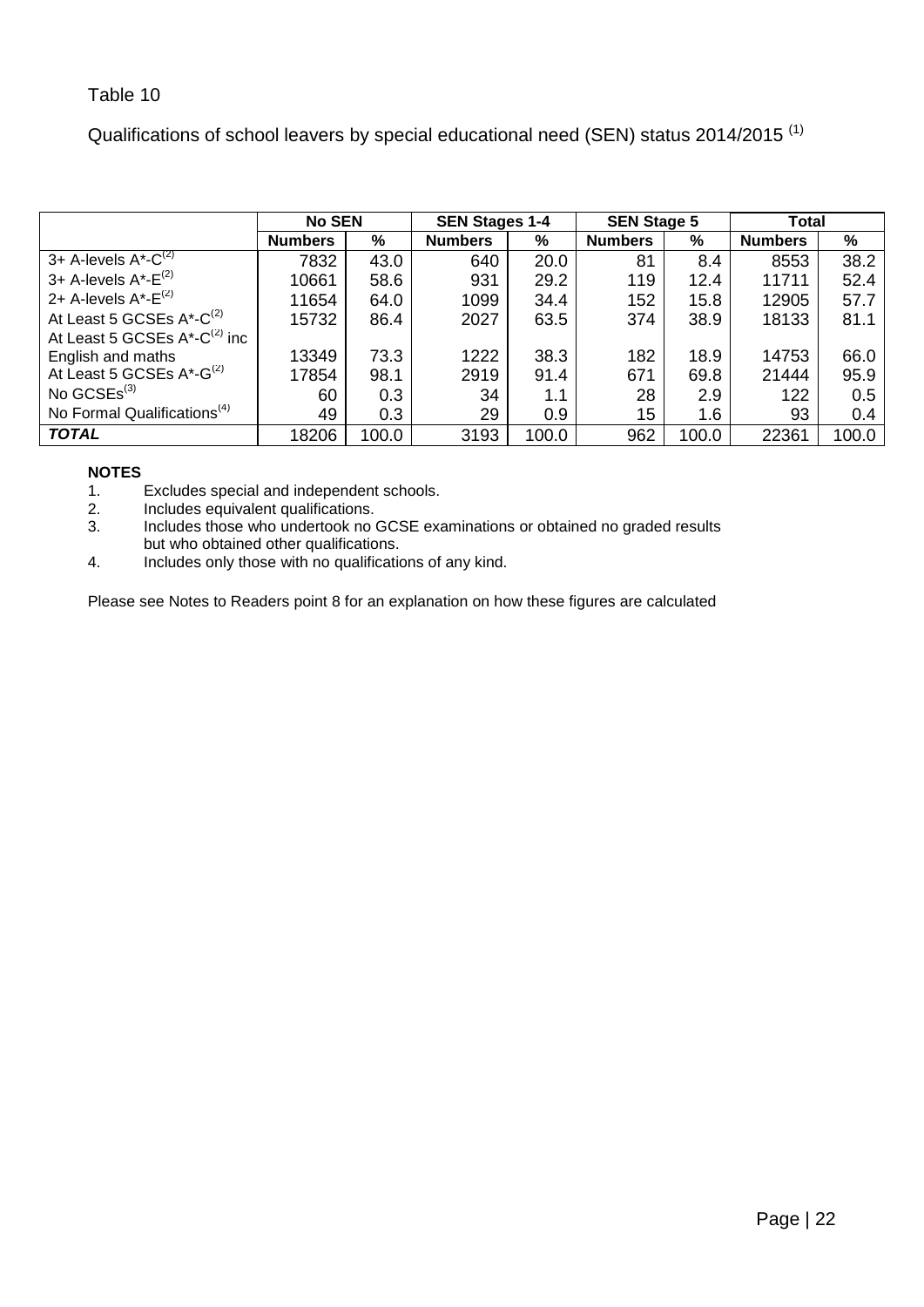# <span id="page-22-0"></span>Qualifications of school leavers 2009/2010 to 2014/2015 $<sup>(1)</sup>$ </sup>

|                                          | 2009/10 | 2010/11 | 2011/12 | 2012/13 | 2013/14 | 2014/15 |
|------------------------------------------|---------|---------|---------|---------|---------|---------|
|                                          | %       | %       | %       | %       | %       | %       |
| 3+ A-levels $A^*$ - $\overline{C}^{(2)}$ | 35.5    | 35.6    | 36.4    | 36.0    | 37.0    | 38.2    |
| 3+ A-levels $A^{\star}$ - $E^{(2)}$      | 48.0    | 48.4    | 50.2    | 50.2    | 50.8    | 52.4    |
| 2+ A-levels $A^*$ - $E^{(2)}$            | 52.7    | 53.3    | 55.6    | 55.1    | 55.7    | 57.7    |
| At Least 5 GCSEs $A^*$ -C <sup>(2)</sup> | 71.9    | 73.2    | 76.5    | 78.5    | 78.6    | 81.1    |
| At Least 5 GCSEs $A^*$ - $C^{(2)}$       |         |         |         |         |         |         |
| inc English and maths                    | 59.0    | 59.5    | 62.0    | 62.2    | 63.5    | 66.0    |
| At Least 5 GCSEs $A^*$ -G <sup>(2)</sup> | 92.8    | 93.5    | 94.7    | 94.8    | 95.2    | 95.9    |
| No $GCSEs^{(3)}$                         | 2.1     | 2.2     | 1.8     | 1.6     | 1.0     | 0.5     |
| No Formal Qualifications <sup>(4)</sup>  | 1.7     | 1.9     | 1.5     | 1.4     | 0.8     | 0.4     |
| <b>TOTAL LEAVERS</b>                     | 22826   | 23160   | 22568   | 23001   | 22636   | 22361   |

#### <span id="page-22-1"></span>Table 12

Qualifications of male school leavers 2009/2010 to 2014/2015<sup>(1)</sup>

|                                          | 2009/10 | 2010/11 | 2011/12 | 2012/13 | 2013/14 | 2014/15 |
|------------------------------------------|---------|---------|---------|---------|---------|---------|
|                                          | %       | %       | %       | ℅       | %       | %       |
| 3+ A-levels $A^*$ - $C^{(2)}$            | 28.5    | 29.6    | 29.6    | 29.1    | 30.2    | 31.1    |
| 3+ A-levels $A^*$ - $E^{(2)}$            | 40.2    | 40.9    | 42.0    | 42.6    | 43.4    | 44.5    |
| 2+ A-levels $A^*$ - $E^{(2)}$            | 44.8    | 45.7    | 47.4    | 47.3    | 48.1    | 49.5    |
| At Least 5 GCSEs A*-C <sup>(2)</sup>     | 65.4    | 67.7    | 71.0    | 74.5    | 74.1    | 76.9    |
| At Least 5 GCSEs $A^*$ -C <sup>(2)</sup> |         |         |         |         |         |         |
| inc English and maths                    | 53.4    | 55.0    | 56.3    | 57.5    | 58.6    | 61.6    |
| At Least 5 GCSEs $A^*$ -G <sup>(2)</sup> | 90.8    | 91.9    | 93.5    | 93.7    | 94.0    | 95.1    |
| No GCSEs $^{(3)}$                        | 2.7     | 2.8     | 2.0     | 2.0     | 1.2     | 0.6     |
| No Formal Qualifications <sup>(4)</sup>  | 2.0     | 2.3     | 1.7     | 1.8     | 0.9     | 0.4     |
| <b>TOTAL LEAVERS</b>                     | 11382   | 11847   | 11415   | 11746   | 11632   | 11393   |

## <span id="page-22-2"></span>Table 13

Qualifications of female school leavers 2009/2010 to 2014/2015<sup>(1)</sup>

|                                          | 2009/10 | 2010/11 | 2011/12 | 2012/13 | 2013/14 | 2014/15 |
|------------------------------------------|---------|---------|---------|---------|---------|---------|
|                                          | %       | %       | %       | %       | %       | %       |
| 3+ A-levels $A^*$ - $\overline{C}^{(2)}$ | 42.4    | 41.9    | 43.4    | 43.2    | 44.2    | 45.7    |
| 3+ A-levels $A^*$ - $E^{(2)}$            | 55.7    | 56.2    | 58.6    | 58.2    | 58.6    | 60.5    |
| 2+ A-levels $A^*$ - $E^{(2)}$            | 60.5    | 61.3    | 64.0    | 63.3    | 63.6    | 66.2    |
| At Least 5 GCSEs $A^*$ - $C^{(2)}$       | 78.4    | 78.9    | 82.1    | 82.8    | 83.4    | 85.4    |
| At Least 5 GCSEs $A^*$ -C <sup>(2)</sup> |         |         |         |         |         |         |
| inc English and maths                    | 64.7    | 64.3    | 67.8    | 67.0    | 68.6    | 70.5    |
| At Least 5 GCSEs A*-G <sup>(2)</sup>     | 94.8    | 95.2    | 95.8    | 96.0    | 96.5    | 96.7    |
| No $GCSEs^{(3)}$                         | 1.5     | 1.7     | 1.5     | 1.2     | 0.8     | 0.5     |
| No Formal Qualifications <sup>(4)</sup>  | 1.3     | 1.5     | 1.3     | 1.0     | 0.7     | 0.4     |
| <b>TOTAL LEAVERS</b>                     | 11444   | 11313   | 11153   | 11255   | 11004   | 10968   |

#### **NOTES**

- 1. Excludes special and independent schools.<br>2. Includes equivalent qualifications.
- 2. Includes equivalent qualifications.<br>3. Includes those who undertook no
- Includes those who undertook no GCSE examinations or obtained no graded results but who obtained other qualifications.
- 4. Includes only those with no qualifications of any kind.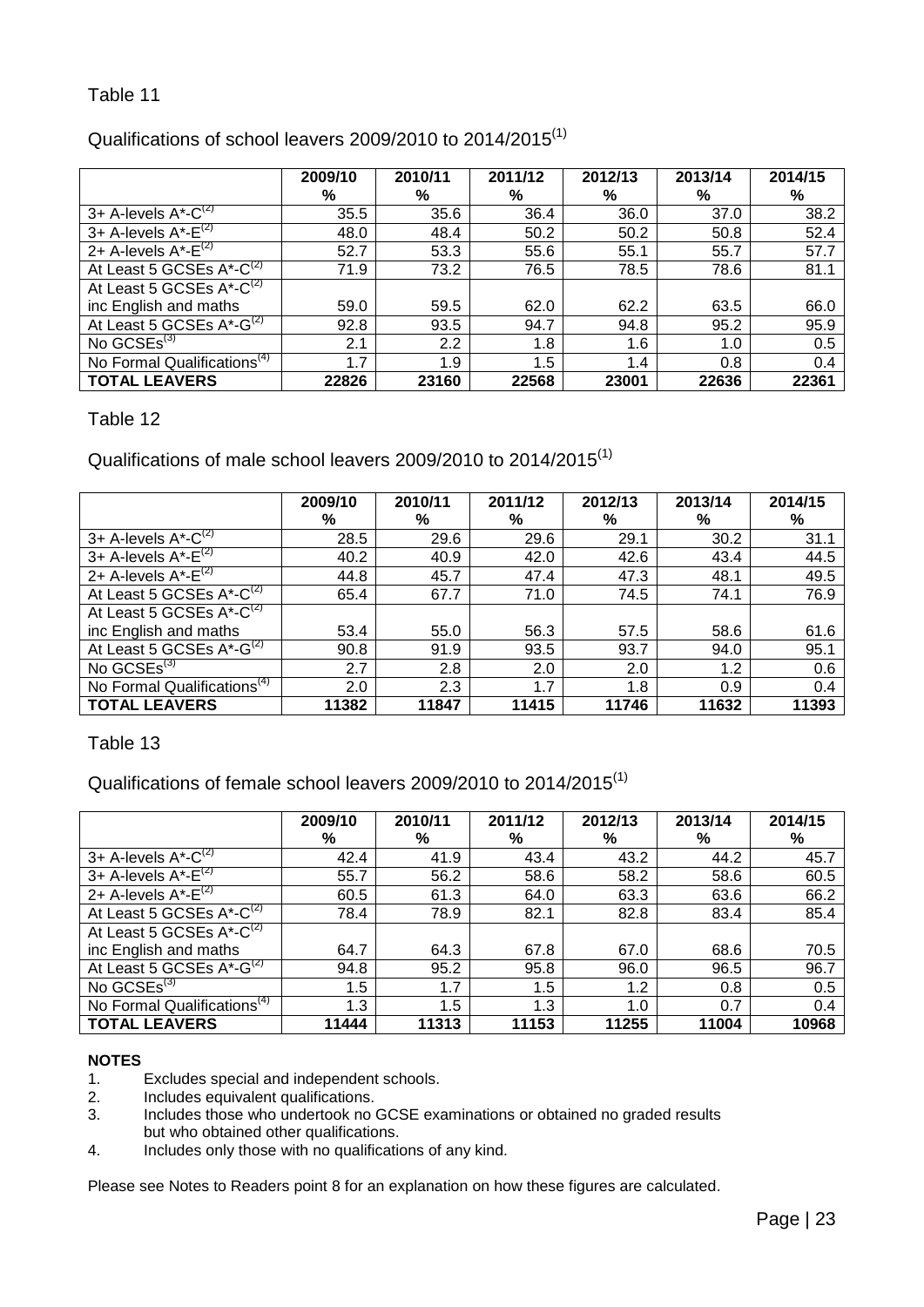<span id="page-23-0"></span>Destination of school leavers by school type and gender 2014/2015 $(1)(2)$ 

|                                                 | <b>BOYS</b>    |       | <b>GIRLS</b>   |       | <b>TOTAL</b>   |       |
|-------------------------------------------------|----------------|-------|----------------|-------|----------------|-------|
|                                                 | <b>Numbers</b> | %     | <b>Numbers</b> | %     | <b>Numbers</b> | %     |
| <b>GRAMMAR</b>                                  |                |       |                |       |                |       |
| Institutions of Higher Education <sup>(3)</sup> | 2851           | 62.7  | 3547           | 76.2  | 6398           | 69.5  |
| <b>Institutions of Further Education</b>        | 1176           | 25.9  | 802            | 17.2  | 1978           | 21.5  |
| Employment                                      | 259            | 5.7   | 182            | 3.9   | 441            | 4.8   |
| Training <sup>(4)</sup>                         | 134            | 2.9   | 31             | 0.7   | 165            | 1.8   |
| Unemployment                                    | 50             | 1.1   | 52             | 1.1   | 102            | 1.1   |
| <b>Destinations Unknown</b>                     | 78             | 1.7   | 42             | 0.9   | 120            | 1.3   |
| <b>TOTAL GRAMMAR</b>                            | 4548           | 100.0 | 4656           | 100.0 | 9204           | 100.0 |
| <b>NON-GRAMMAR</b>                              |                |       |                |       |                |       |
| Institutions of Higher Education <sup>(3)</sup> | 1098           | 16.0  | 1962           | 31.1  | 3060           | 23.3  |
| <b>Institutions of Further Education</b>        | 3070           | 44.9  | 2788           | 44.2  | 5858           | 44.5  |
| Employment                                      | 801            | 11.7  | 627            | 9.9   | 1428           | 10.9  |
| Training $(4)$                                  | 1409           | 20.6  | 615            | 9.7   | 2024           | 15.4  |
| Unemployment                                    | 299            | 4.4   | 215            | 3.4   | 514            | 3.9   |
| <b>Destinations Unknown</b>                     | 168            | 2.5   | 105            | 1.7   | 273            | 2.1   |
| <b>TOTAL NON-GRAMMAR</b>                        | 6845           | 100.0 | 6312           | 100.0 | 13157          | 100.0 |
| <b>TOTAL</b>                                    |                |       |                |       |                |       |
| Institutions of Higher Education <sup>(3)</sup> | 3949           | 34.7  | 5509           | 50.2  | 9458           | 42.3  |
| <b>Institutions of Further Education</b>        | 4246           | 37.3  | 3590           | 32.7  | 7836           | 35.0  |
| Employment                                      | 1060           | 9.3   | 809            | 7.4   | 1869           | 8.4   |
| Training $(4)$                                  | 1543           | 13.5  | 646            | 5.9   | 2189           | 9.8   |
| Unemployment                                    | 349            | 3.1   | 267            | 2.4   | 616            | 2.8   |
| <b>Destinations Unknown</b>                     | 246            | 2.2   | 147            | 1.3   | 393            | 1.8   |
| <b>TOTAL LEAVERS</b>                            | 11393          | 100.0 | 10968          | 100.0 | 22361          | 100.0 |

- Excludes special and independent schools.
- 2. Destination is defined by Institution. Institutions may provide courses at both Further and Higher Education levels.
- 3. Includes universities and teacher training colleges.
- 4. Numbers entering training include those entering the Training for Success programme, operated by the Department for the Economy. Training on Training for Success is delivered by a range of training providers, including Further Education Colleges. Training for Success trainees who receive training at Further Education Colleges are recorded as being in training and not in Further Education. This convention avoids double counting of Training for Success trainees.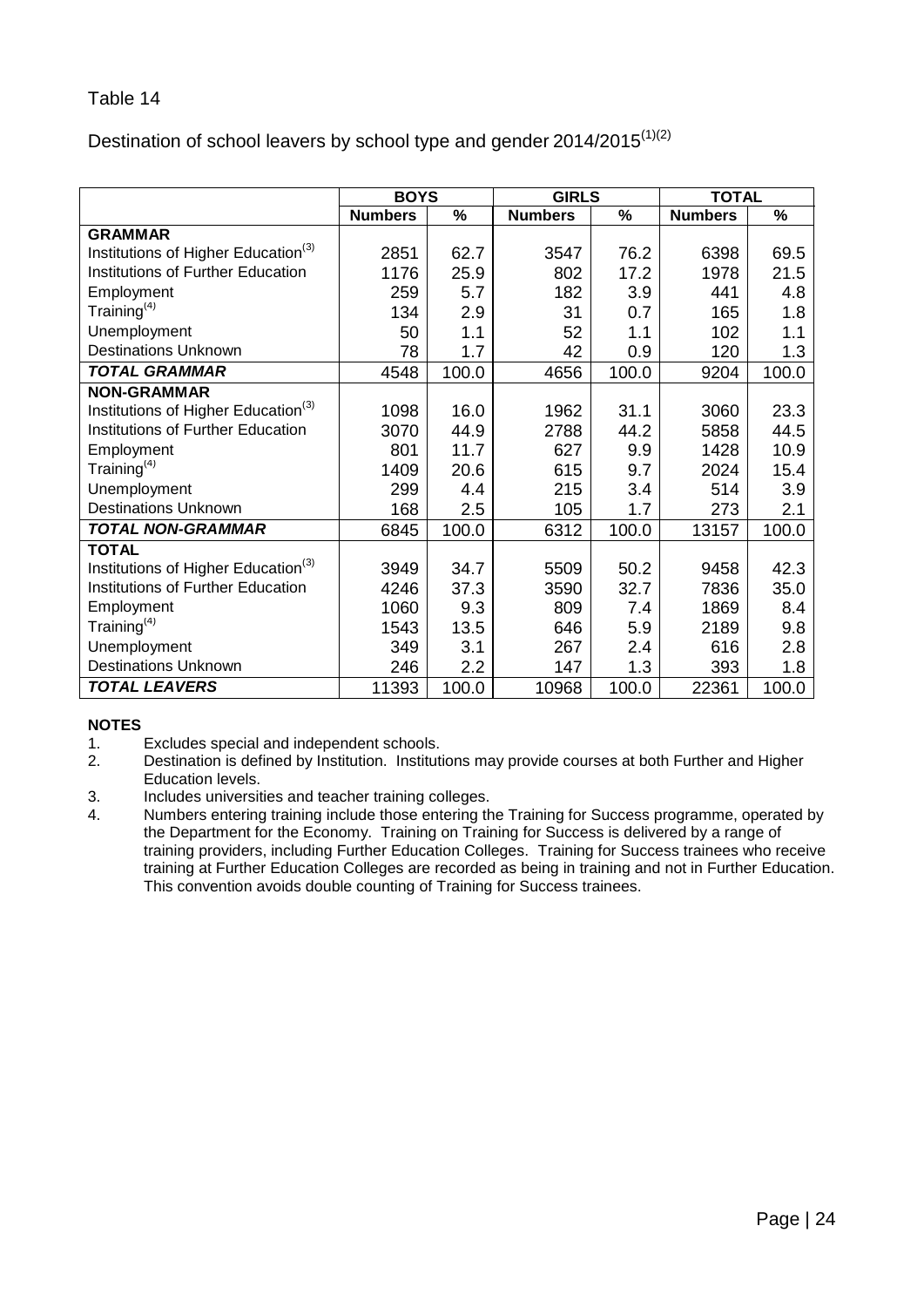<span id="page-24-0"></span>Destination of school leavers by gender and religion of pupil 2014/2015 $(1)(2)$ 

|                                                 | <b>BOYS</b>    |       | <b>GIRLS</b>   |       | <b>TOTAL</b>   |       |
|-------------------------------------------------|----------------|-------|----------------|-------|----------------|-------|
|                                                 | <b>Numbers</b> | %     | <b>Numbers</b> | %     | <b>Numbers</b> | %     |
| <b>PROTESTANT</b>                               |                |       |                |       |                |       |
| Institutions of Higher Education <sup>(4)</sup> | 1445           | 32.1  | 1983           | 46.1  | 3428           | 39.0  |
| Institutions of Further Education               | 1846           | 41.0  | 1562           | 36.3  | 3408           | 38.7  |
| Employment                                      | 459            | 10.2  | 332            | 7.7   | 791            | 9.0   |
| Training <sup>(5)</sup>                         | 540            | 12.0  | 278            | 6.5   | 818            | 9.3   |
| Unemployment                                    | 123            | 2.7   | 94             | 2.2   | 217            | 2.5   |
| <b>Destinations Unknown</b>                     | 84             | 1.9   | 50             | 1.2   | 134            | 1.5   |
| <b>TOTAL PROTESTANT</b>                         | 4497           | 100.0 | 4299           | 100.0 | 8796           | 100.0 |
| <b>CATHOLIC</b>                                 |                |       |                |       |                |       |
| Institutions of Higher Education <sup>(4)</sup> | 2128           | 37.0  | 3051           | 54.0  | 5179           | 45.4  |
| Institutions of Further Education               | 1922           | 33.4  | 1656           | 29.3  | 3578           | 31.4  |
| Employment                                      | 494            | 8.6   | 403            | 7.1   | 897            | 7.9   |
| Training <sup>(5)</sup>                         | 892            | 15.5  | 307            | 5.4   | 1199           | 10.5  |
| Unemployment                                    | 196            | 3.4   | 148            | 2.6   | 344            | 3.0   |
| <b>Destinations Unknown</b>                     | 125            | 2.2   | 81             | 1.4   | 206            | 1.8   |
| <b>TOTAL CATHOLIC</b>                           | 5757           | 100.0 | 5646           | 100.0 | 11403          | 100.0 |
| OTHER <sup>(3)</sup>                            |                |       |                |       |                |       |
| Institutions of Higher Education <sup>(4)</sup> | 376            | 33.0  | 475            | 46.4  | 851            | 39.4  |
| <b>Institutions of Further Education</b>        | 478            | 42.0  | 372            | 36.4  | 850            | 39.3  |
| Employment                                      | 107            | 9.4   | 74             | 7.2   | 181            | 8.4   |
| Training <sup>(5)</sup>                         | 111            | 9.7   | 61             | 6.0   | 172            | 8.0   |
| Unemployment                                    | 30             | 2.6   | 25             | 2.4   | 55             | 2.5   |
| <b>Destinations Unknown</b>                     | 37             | 3.2   | 16             | 1.6   | 53             | 2.5   |
| <b>TOTAL OTHER(3)</b>                           | 1139           | 100.0 | 1023           | 100.0 | 2162           | 100.0 |

- 1. Excludes special and independent schools.<br>2. Destination is defined by Institution. Instituti
- 2. Destination is defined by Institution. Institution may provide courses at both Further and Higher Education levels.
- 3. Other includes Other Christian, No religion and Non-Christian.
- 4. Includes universities and teacher training colleges.
- 5. Numbers entering training include those entering the Training for Success programme, operated by the Department for the Economy. Training on Training for Success is delivered by a range of training providers, including Further Education Colleges. Training for Success trainees who receive training at Further Education Colleges are recorded as being in training and not in Further Education. This convention avoids double counting of Training for Success trainees.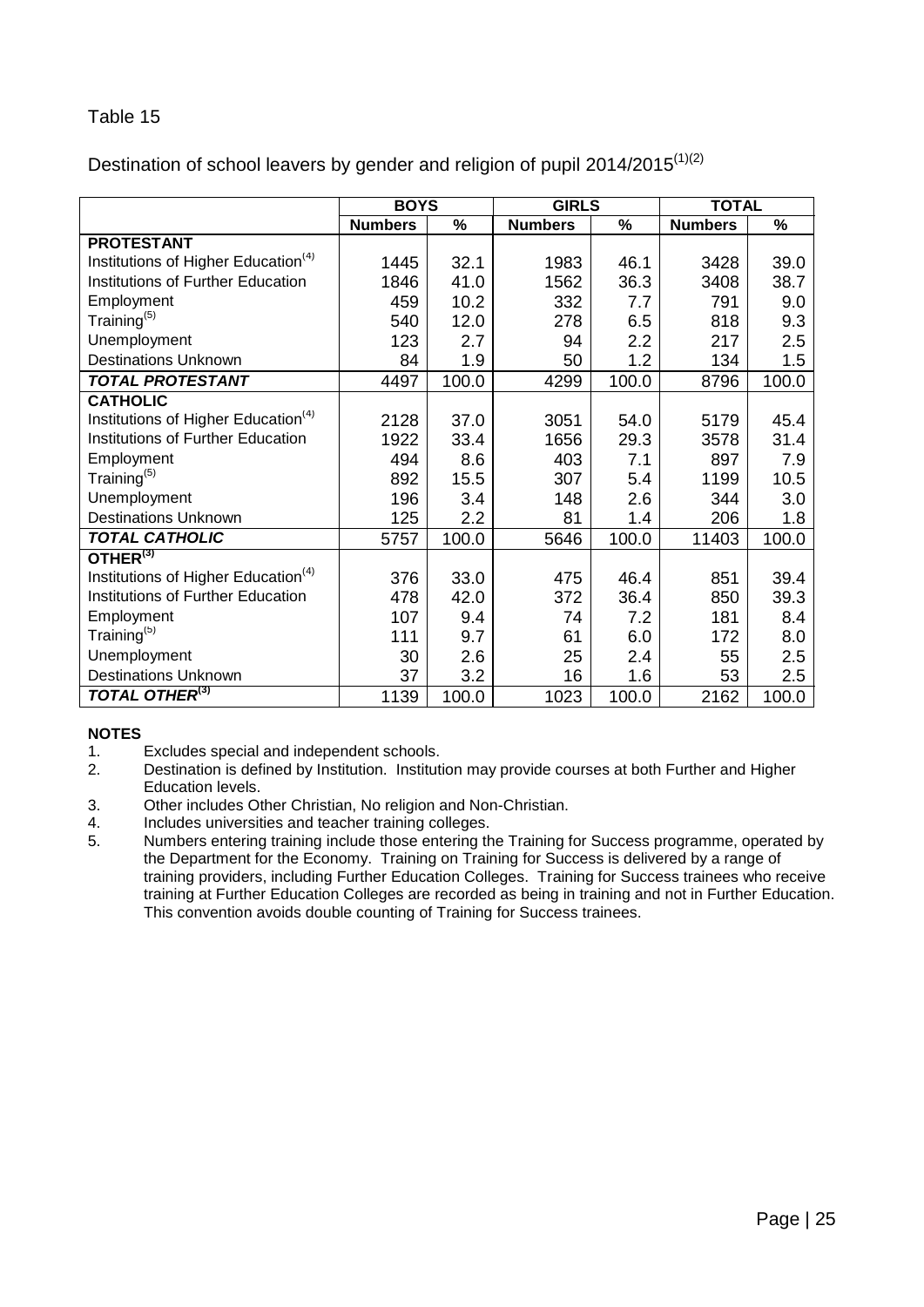# <span id="page-25-0"></span>Destination of school leavers by ethnic origin 2014/2015<sup>(1)(2)</sup>

|                                                    | Total          |       |
|----------------------------------------------------|----------------|-------|
|                                                    | <b>Numbers</b> | %     |
| WHITE $(3)$                                        |                |       |
| Institutions of Higher Education <sup>(4)</sup>    | 9229           | 42.2  |
| Institutions of Further Education                  | 7689           | 35.1  |
| Employment                                         | 1836           | 8.4   |
| Training $(5)$                                     | 2165           | 9.9   |
| Unemployment                                       | 599            | 2.7   |
| <b>Destinations Unknown</b>                        | 376            | 1.7   |
| <b>TOTAL WHITE</b>                                 | 21894          | 100.0 |
| <b>MINORITY ETHNIC GROUPS(3)</b>                   |                |       |
| Institutions of Higher Education <sup>(4)</sup>    | 229            | 49.0  |
| Institutions of Further Education                  | 147            | 31.5  |
| Employment                                         | 33             | 7.1   |
| Training $(5)$                                     | 24             | 5.1   |
| Unemployment                                       | 17             | 3.6   |
| <b>Destinations Unknown</b>                        | 17             | 3.6   |
| <b>TOTAL MINORITY ETHNIC GROUPS</b> <sup>(3)</sup> | 467            | 100.0 |

- 1. Excludes special and independent schools.<br>2. Destination is defined by Institution. Instituti
- Destination is defined by Institution. Institution may provide courses at both Further and Higher Education levels.
- 3. 'Minority Ethnic Groups' includes Irish Travellers. 'White' does not include Irish Travellers.<br>4. Includes universities and teacher training colleges.
- 4. Includes universities and teacher training colleges.<br>5. Numbers entering training include those entering the
- Numbers entering training include those entering the Training for Success programme, operated by the Department for the Economy. Training on Training for Success is delivered by a range of training providers, including Further Education Colleges. Training for Success trainees who receive training at Further Education Colleges are recorded as being in training and not in Further Education. This convention avoids double counting of Training for Success trainees.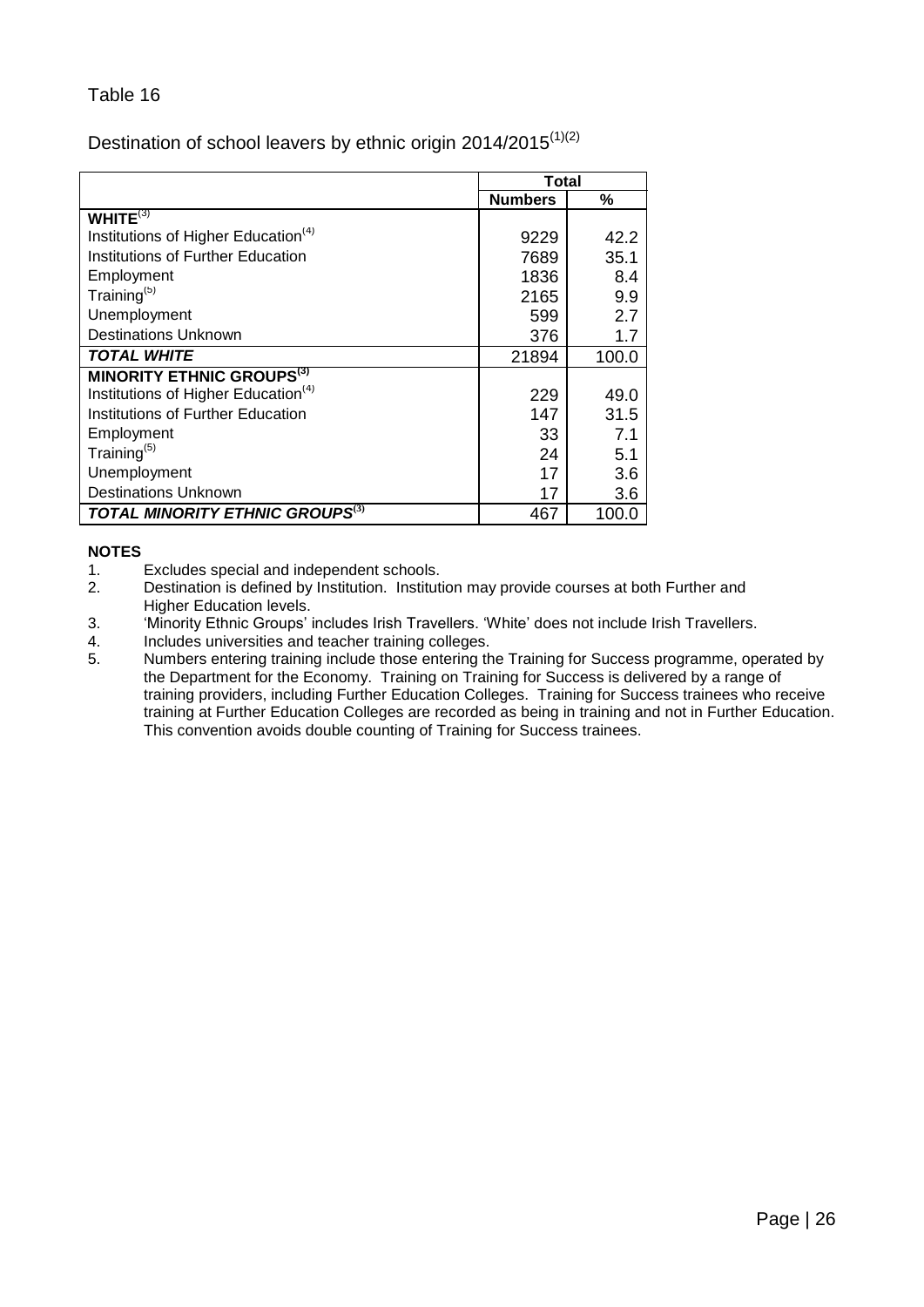<span id="page-26-0"></span>

| Destination of school leavers by free school meal entitlement and gender 2014/2015 <sup>(1)(2)</sup> |  |  |
|------------------------------------------------------------------------------------------------------|--|--|
|                                                                                                      |  |  |
|                                                                                                      |  |  |

|                                                 | <b>BOYS</b>    |       | <b>GIRLS</b>   |       | <b>TOTAL</b>   |       |
|-------------------------------------------------|----------------|-------|----------------|-------|----------------|-------|
|                                                 | <b>Numbers</b> | %     | <b>Numbers</b> | %     | <b>Numbers</b> | %     |
| <b>ENTITLED TO FSM</b>                          |                |       |                |       |                |       |
| Institutions of Higher Education <sup>(3)</sup> | 435            | 16.1  | 730            | 28.1  | 1165           | 21.9  |
| Institutions of Further Education               | 1141           | 42.1  | 1161           | 44.6  | 2302           | 43.4  |
| Employment                                      | 270            | 10.0  | 237            | 9.1   | 507            | 9.5   |
| Training $(4)$                                  | 659            | 24.3  | 309            | 11.9  | 968            | 18.2  |
| Unemployment                                    | 132            | 4.9   | 109            | 4.2   | 241            | 4.5   |
| <b>Destinations Unknown</b>                     | 72             | 2.7   | 55             | 2.1   | 127            | 2.4   |
| <b>TOTAL ENTITLED TO FSM</b>                    | 2709           | 100.0 | 2601           | 100.0 | 5310           | 100.0 |
| <b>NOT ENTITLED TO FSM</b>                      |                |       |                |       |                |       |
| Institutions of Higher Education <sup>(3)</sup> | 3514           | 40.5  | 4779           | 57.1  | 8293           | 48.6  |
| Institutions of Further Education               | 3105           | 35.8  | 2429           | 29.0  | 5534           | 32.5  |
| Employment                                      | 790            | 9.1   | 572            | 6.8   | 1362           | 8.0   |
| Training $(4)$                                  | 884            | 10.2  | 337            | 4.0   | 1221           | 7.2   |
| Unemployment                                    | 217            | 2.5   | 158            | 1.9   | 375            | 2.2   |
| <b>Destinations Unknown</b>                     | 174            | 2.0   | 92             | 1.1   | 266            | 1.6   |
| <b>TOTAL NOT ENTITLED TO FSM</b>                | 8684           | 100.0 | 8367           | 100.0 | 17051          | 100.0 |

- 1. Excludes special and independent schools.<br>2. Destination is defined by Institution. Instituti
- 2. Destination is defined by Institution. Institution may provide courses at both Further and Higher Education levels.
- 3. Includes universities and teacher training colleges.<br>4. Numbers entering training include those entering the
- Numbers entering training include those entering the Training for Success programme, operated by the Department for the Economy. Training on Training for Success is delivered by a range of training providers, including Further Education Colleges. Training for Success trainees who receive training at Further Education Colleges are recorded as being in training and not in Further Education. This convention avoids double counting of Training for Success trainees.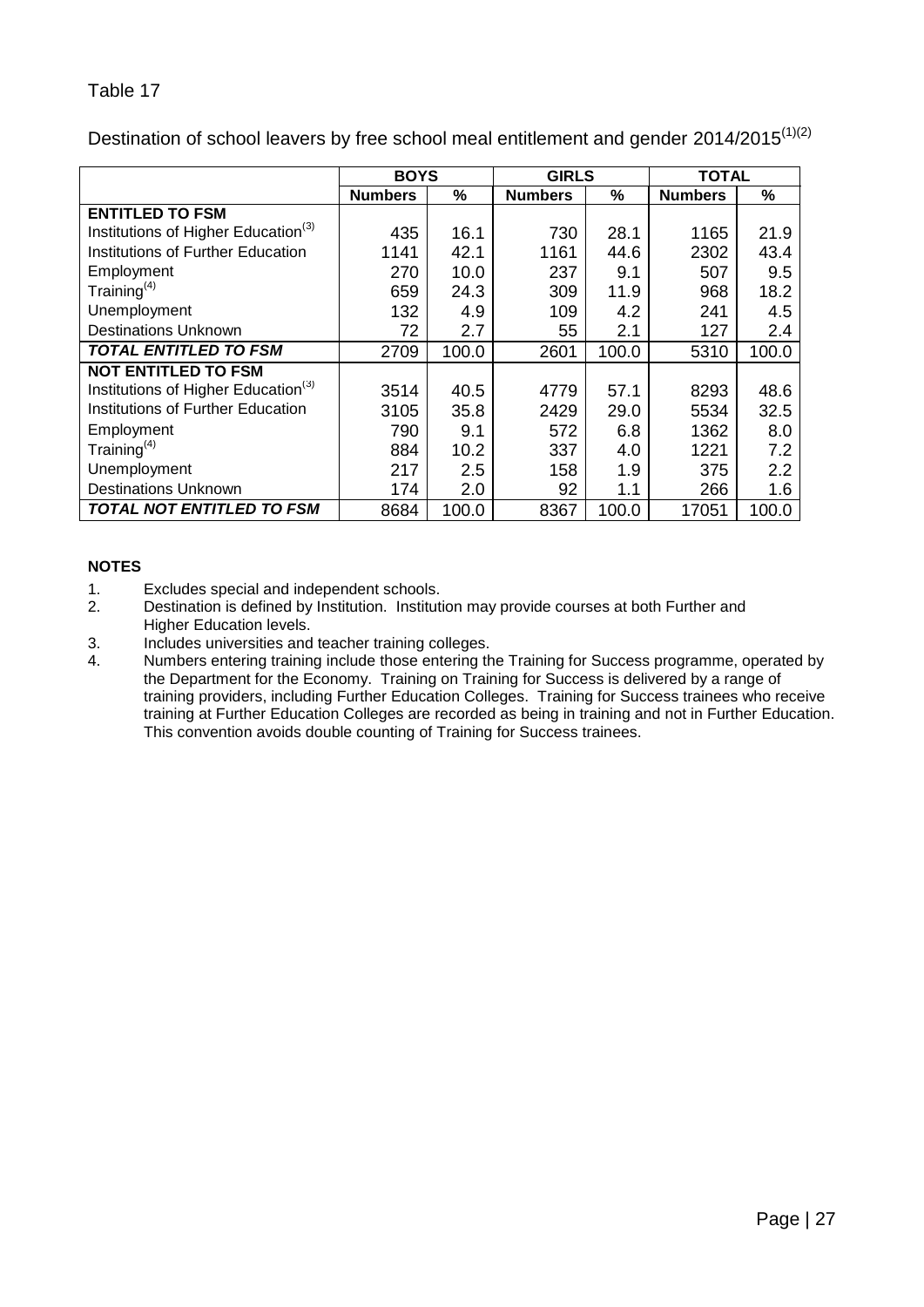<span id="page-27-0"></span>Destination of school leavers by special educational need (SEN) status 2014/2015 $(1)(2)$ 

|                                   | <b>No SEN</b>  |      | <b>SEN Stages 1-4</b> |      | <b>SEN Stage 5</b> |      | Total          |       |
|-----------------------------------|----------------|------|-----------------------|------|--------------------|------|----------------|-------|
|                                   | <b>Numbers</b> | %    | <b>Numbers</b>        | %    | <b>Numbers</b>     | %    | <b>Numbers</b> | %     |
| Institutions of Higher            |                |      |                       |      |                    |      |                |       |
| Education $(3)$                   | 8651           | 47.5 | 719                   | 22.5 | 88                 | 9.1  | 9458           | 42.3  |
| Institutions of Further Education | 5992           | 32.9 | 1368                  | 42.8 | 476                | 49.5 | 7836           | 35.0  |
| Employment                        | 1505           | 8.3  | 319                   | 10.0 | 45                 | 4.7  | 1869           | 8.4   |
| Training $(4)$                    | 1315           | 7.2  | 593                   | 18.6 | 281                | 29.2 | 2189           | 9.8   |
| Unemployment                      | 452            | 2.5  | 115                   | 3.6  | 49                 | 5.1  | 616            | 2.8   |
| <b>Destinations Unknown</b>       | 291            | 1.6  | 79                    | 2.5  | 23                 | 2.4  | 393            | 1.8   |
| <b>TOTAL LEAVERS</b>              | 18206          |      | 3193                  |      | 962                |      | 22361          | 100.0 |

- 1. Excludes special and independent schools.<br>2. Destination is defined by Institution. Institut
- Destination is defined by Institution. Institution may provide courses at both Further and Higher Education levels.
- 3. Includes universities and teacher training colleges.
- 4. Numbers entering training include those entering the Training for Success programme, operated by the Department for the Economy. Training on Training for Success is delivered by a range of training providers, including Further Education Colleges. Training for Success trainees who receive training at Further Education Colleges are recorded as being in training and not in Further Education. This convention avoids double counting of Training for Success trainees.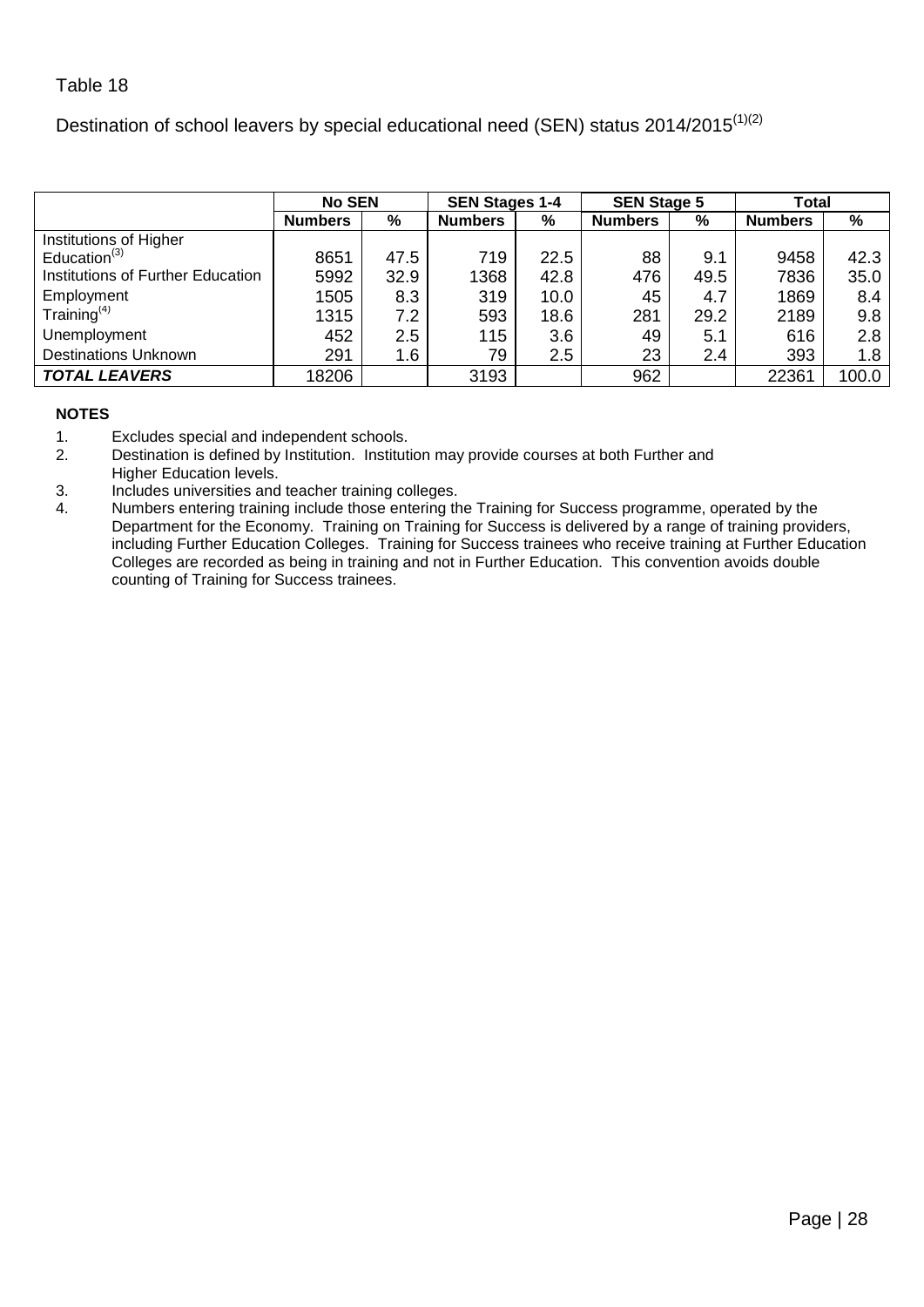<span id="page-28-0"></span>Higher Education destination by country of institution and gender of pupil 2014/2015<sup>(1)(2)(3)</sup>

|                                  | <b>Boys</b>   |       | <b>Girls</b>  |       | <b>Total</b>  |               |  |
|----------------------------------|---------------|-------|---------------|-------|---------------|---------------|--|
|                                  | <b>Number</b> | %     | <b>Number</b> | %     | <b>Number</b> | $\frac{9}{6}$ |  |
| NI Institution                   | 2680          | 67.8  | 3609          | 65.5  | 6289          | 66.5          |  |
| <b>GB</b> Institution            | 1133          | 28.7  | 1733          | 31.5  | 2866          | 30.3          |  |
| Other Institution <sup>(4)</sup> | 137           | 3.5   | 167           | 3.0   | 304           | 3.2           |  |
| Total                            | 3950          | 100.0 | 5509          | 100.0 | 9459          | 100.0         |  |

# <span id="page-28-1"></span>Table 20

Higher Education destination by country of institution and religion of pupil 2014/2015<sup>(1)(2)(3)</sup>

|                                  | <b>Protestant</b> |       | <b>Catholic</b> |       | Other <sup>(5)</sup> |               | Total         |       |  |
|----------------------------------|-------------------|-------|-----------------|-------|----------------------|---------------|---------------|-------|--|
|                                  | <b>Number</b>     | $\%$  | <b>Number</b>   | %     | <b>Number</b>        | $\frac{0}{0}$ | <b>Number</b> | $\%$  |  |
| NI Institution                   | 2073              | 60.5  | 3825            | 73.8  | 391                  | 45.9          | 6289          | 66.5  |  |
| <b>GB</b> Institution            | 1280              | 37.3  | 1161            | 22.4  | 425                  | 49.9          | 2866          | 30.3  |  |
| Other Institution <sup>(4)</sup> | 75                | 2.2   | 194             | 3.7   | 35                   | 4.1           | 304           | 3.2   |  |
| Total                            | 3428              | 100.0 | 5180            | 100.0 | 851                  | 100.0         | 9459          | 100.0 |  |

- 1. Excludes special and independent schools.<br>2. Destination is defined by Institution. Instituti
- Destination is defined by Institution. Institution may provide courses at both Further and Higher Education levels.
- 3. Includes universities and teacher training colleges.
- 4. Includes Non-UK and unknown higher education institutions.<br>5. Other includes Other Christian. No religion and Non-Christian
- Other includes Other Christian, No religion and Non-Christian.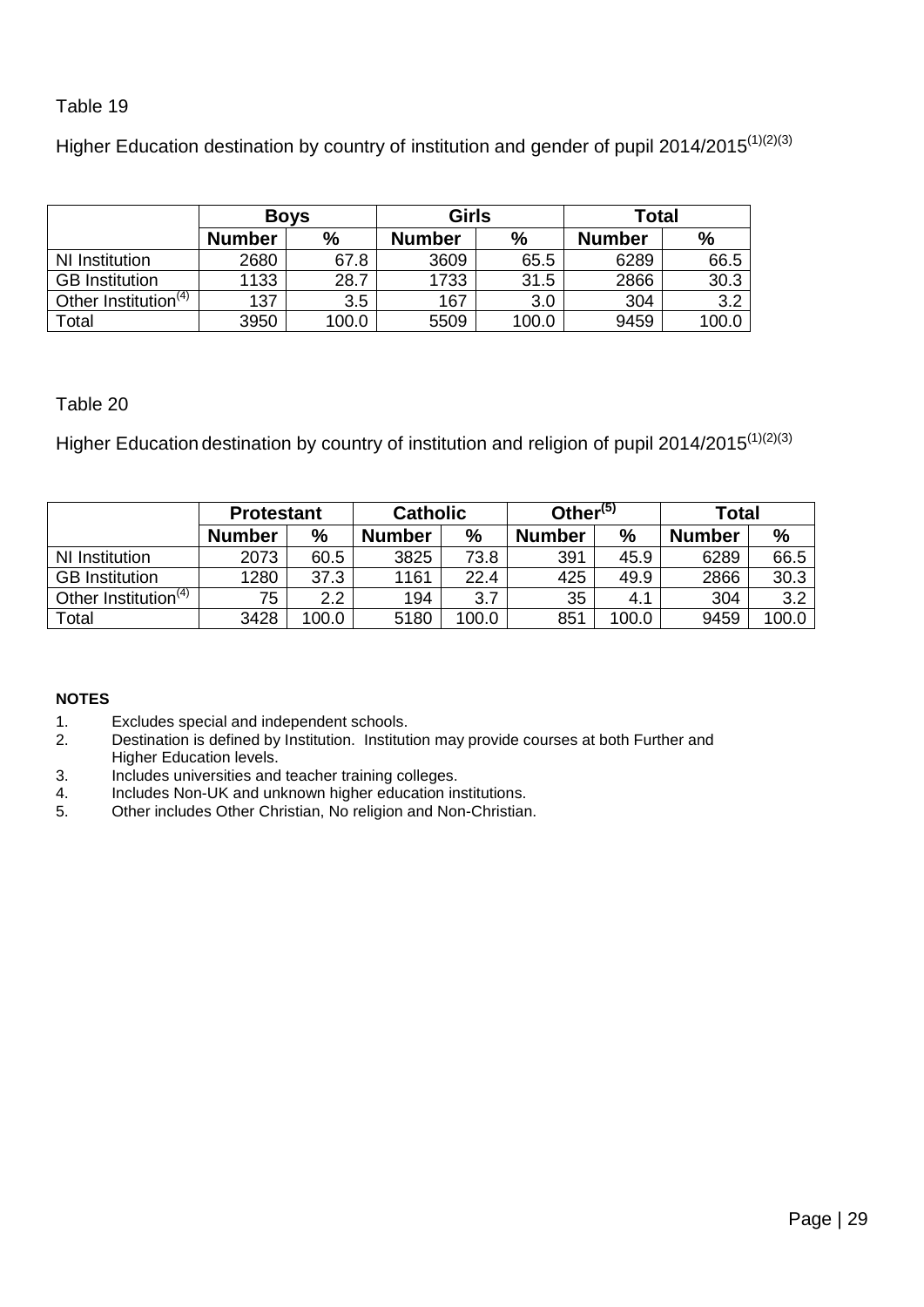# <span id="page-29-0"></span>Destination of school leavers 2009/2010 to 2014/2015<sup>(1)(2)</sup>

|                                                    | 2009/10<br>% | 2010/11<br>% | 2011/12<br>% | 2012/13<br>% | 2013/14<br>% | 2014/15<br>% |
|----------------------------------------------------|--------------|--------------|--------------|--------------|--------------|--------------|
| Institutions of Higher<br>Education <sup>(3)</sup> | 42.2         | 41.7         | 42.3         | 42.6         | 41.8         | 42.3         |
| Institutions of Further                            |              |              |              |              |              |              |
| Education                                          | 33.1         | 32.6         | 34.6         | 34.4         | 35.4         | 35.0         |
| Employment                                         | 7.0          | 6.6          | 6.2          | 6.4          | 6.9          | 8.4          |
| Training <sup>(4)</sup>                            | 11.8         | 13.1         | 11.1         | 11.3         | 10.4         | 9.8          |
| Unemployment                                       | 3.6          | 3.8          | 3.2          | 2.8          | 2.6          | 2.8          |
| <b>Destinations Unknown</b>                        | 2.4          | 2.2          | 2.5          | 2.4          | 2.9          | 1.8          |
| <b>TOTAL LEAVERS</b>                               | 22826        | 23160        | 22568        | 23001        | 22636        | 22361        |

# <span id="page-29-1"></span>Table 22

# Destination of male school leavers 2009/2010 to 2014/2015 $(1)(2)$

|                                                    | 2009/10<br>% | 2010/11<br>% | 2011/12<br>% | 2012/13<br>% | 2013/14<br>% | 2014/15<br>% |
|----------------------------------------------------|--------------|--------------|--------------|--------------|--------------|--------------|
| Institutions of Higher<br>Education <sup>(3)</sup> | 35.9         | 35.5         | 35.4         | 36.9         | 35.8         | 34.7         |
| Institutions of Further                            |              |              |              |              |              |              |
| Education                                          | 33.1         | 33.6         | 35.8         | 35.7         | 36.5         | 37.3         |
| Employment                                         | 8.0          | 7.5          | 7.1          | 6.7          | 7.4          | 9.3          |
| Training <sup>(4)</sup>                            | 16.9         | 17.2         | 15.5         | 14.8         | 14.5         | 13.5         |
| Unemployment                                       | 3.6          | 3.9          | 3.4          | 3.1          | 2.6          | 3.1          |
| <b>Destinations Unknown</b>                        | 2.5          | 2.3          | 2.8          | 2.9          | 3.2          | 2.2          |
| <b>TOTAL LEAVERS</b>                               | 11382        | 11847        | 11415        | 11746        | 11632        | 11393        |

<span id="page-29-2"></span>Table 23

# Destination of female school leavers 2009/2010 to 2014/2015 $(1)(2)$

|                             | 2009/10<br>% | 2010/11<br>% | 2011/12<br>% | 2012/13<br>% | 2013/14<br>% | 2014/15<br>% |
|-----------------------------|--------------|--------------|--------------|--------------|--------------|--------------|
| Institutions of Higher      |              |              |              |              |              |              |
| Education $(3)$             | 48.4         | 48.3         | 49.5         | 48.7         | 48.1         | 50.2         |
| Institutions of Further     |              |              |              |              |              |              |
| Education                   | 33.1         | 31.4         | 33.3         | 33.2         | 34.2         | 32.7         |
| Employment                  | 5.9          | 5.7          | 5.2          | 6.1          | 6.3          | 7.4          |
| Training <sup>(4)</sup>     | 6.7          | 8.8          | 6.6          | 7.7          | 6.1          | 5.9          |
| Unemployment                | 3.5          | 3.8          | 3.0          | 2.5          | 2.5          | 2.4          |
| <b>Destinations Unknown</b> | 2.4          | 2.0          | 2.3          | 1.9          | 2.7          | 1.3          |
| <b>TOTAL LEAVERS</b>        | 11444        | 11313        | 11153        | 11255        | 11004        | 10968        |

- 1. Excludes special and independent schools.
- 2. Destination is defined by Institution. Institution may provide courses at both Further and Higher Education levels.
- 3. Includes universities and teacher training colleges.
- 4. Numbers entering training include those entering the Training for Success programme, operated by the Department for the Economy. Training on Training for Success is delivered by a range of training providers, including Further Education Colleges. Training for Success trainees who receive training at Further Education Colleges are recorded as being in training and not in Further Education. This convention avoids double counting of Training for Success trainees.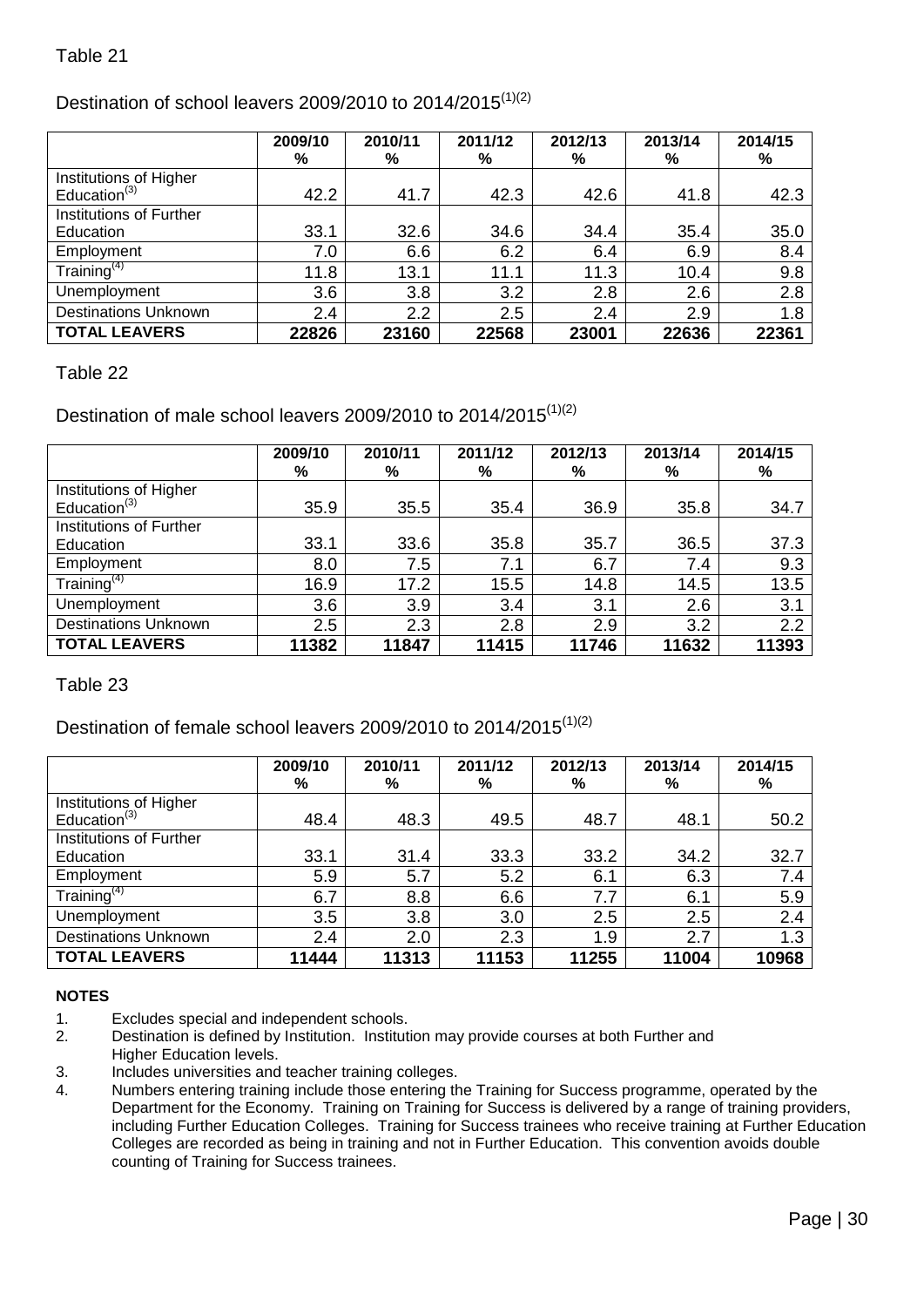# <span id="page-30-0"></span>Appendix A

Qualifications of school leavers by gender and school type 2009/2010(1)

|                                              | <b>BOYS</b>    |       | <b>GIRLS</b>   |       | <b>TOTAL</b>   |               |
|----------------------------------------------|----------------|-------|----------------|-------|----------------|---------------|
|                                              | <b>Numbers</b> | $\%$  | <b>Numbers</b> | $\%$  | <b>Numbers</b> | $\frac{9}{6}$ |
| <b>GRAMMAR</b>                               |                |       |                |       |                |               |
| 3+ A-levels $A^*$ - $C^{(2)}$                | 2598           | 58.8  | 3543           | 73.6  | 6141           | 66.5          |
| 3+ A-levels $A^*$ - $E^{(2)}$                | 3414           | 77.3  | 4210           | 87.5  | 7624           | 82.6          |
| 2+ A-levels $A^*$ - $E^{(2)}$                | 3562           | 80.6  | 4312           | 89.6  | 7874           | 85.3          |
| At Least 5 GCSEs A*-C <sup>(2)</sup>         | 4216           | 95.4  | 4735           | 98.4  | 8951           | 97.0          |
| At Least 5 GCSEs $A^*$ -C <sup>(2)</sup> inc |                |       |                |       |                |               |
| English and maths                            | 4059           | 91.9  | 4619           | 96.0  | 8678           | 94.0          |
| At Least 5 GCSEs A*-G <sup>(2)</sup>         | 4393           | 99.4  | 4800           | 99.8  | 9193           | 99.6          |
| No GCSEs <sup>(3)</sup>                      | 7              | 0.2   | 7              | 0.1   | 14             | 0.2           |
| No Formal Qualifications <sup>(4)</sup>      | $\overline{7}$ | 0.2   | $\overline{7}$ | 0.1   | 14             | 0.2           |
| <b>TOTAL GRAMMAR</b>                         | 4419           | 100.0 | 4812           | 100.0 | 9231           | 100.0         |
| <b>NON-GRAMMAR</b>                           |                |       |                |       |                |               |
| 3+ A-levels $A^*$ - $C^{(2)}$                | 646            | 9.3   | 1305           | 19.7  | 1951           | 14.4          |
| 3+ A-levels A*-E <sup>(2)</sup>              | 1167           | 16.8  | 2161           | 32.6  | 3328           | 24.5          |
| 2+ A-levels A*-E <sup>(2)</sup>              | 1539           | 22.1  | 2615           | 39.4  | 4154           | 30.6          |
| At Least 5 GCSEs A*-C <sup>(2)</sup>         | 3228           | 46.4  | 4235           | 63.9  | 7463           | 54.9          |
| At Least 5 GCSEs $A^*$ -C <sup>(2)</sup> inc |                |       |                |       |                |               |
| English and maths                            | 2015           | 28.9  | 2782           | 41.9  | 4797           | 35.3          |
| At Least 5 GCSEs A*-G <sup>(2)</sup>         | 5945           | 85.4  | 6054           | 91.3  | 11999          | 88.3          |
| No GCSEs <sup>(3)</sup>                      | 296            | 4.3   | 166            | 2.5   | 462            | 3.4           |
| No Formal Qualifications <sup>(4)</sup>      | 224            | 3.2   | 144            | 2.2   | 368            | 2.7           |
| <b>TOTAL NON-GRAMMAR</b>                     | 6963           | 100.0 | 6632           | 100.0 | 13595          | 100.0         |
| <b>TOTAL</b>                                 |                |       |                |       |                |               |
| 3+ A-levels A*-C <sup>(2)</sup>              | 3244           | 28.5  | 4848           | 42.4  | 8092           | 35.5          |
| 3+ A-levels A*-E <sup>(2)</sup>              | 4581           | 40.2  | 6371           | 55.7  | 10952          | 48.0          |
| 2+ A-levels $A^*$ -E <sup>(2)</sup>          | 5101           | 44.8  | 6927           | 60.5  | 12028          | 52.7          |
| At Least 5 GCSEs A*-C <sup>(2)</sup>         | 7444           | 65.4  | 8970           | 78.4  | 16414          | 71.9          |
| At Least 5 GCSEs A*-C <sup>(2)</sup> inc     |                |       |                |       |                |               |
| English and maths                            | 6074           | 53.4  | 7401           | 64.7  | 13475          | 59.0          |
| At Least 5 GCSEs A*-G <sup>(2)</sup>         | 10338          | 90.8  | 10854          | 94.8  | 21192          | 92.8          |
| No GCSEs <sup>(3)</sup>                      | 303            | 2.7   | 173            | 1.5   | 476            | 2.1           |
| No Formal Qualifications <sup>(4)</sup>      | 231            | 2.0   | 151            | 1.3   | 382            | 1.7           |
| <b>TOTAL LEAVERS</b>                         | 11382          | 100.0 | 11444          | 100.0 | 22826          | 100.0         |

#### **NOTES**

1. Excludes special and independent schools.<br>2. Includes equivalent qualifications.

2. Includes equivalent qualifications.<br>3. Includes those who undertook no

Includes those who undertook no GCSE examinations or obtained no graded results but who obtained other qualifications.

4. Includes only those without qualifications of any kind.